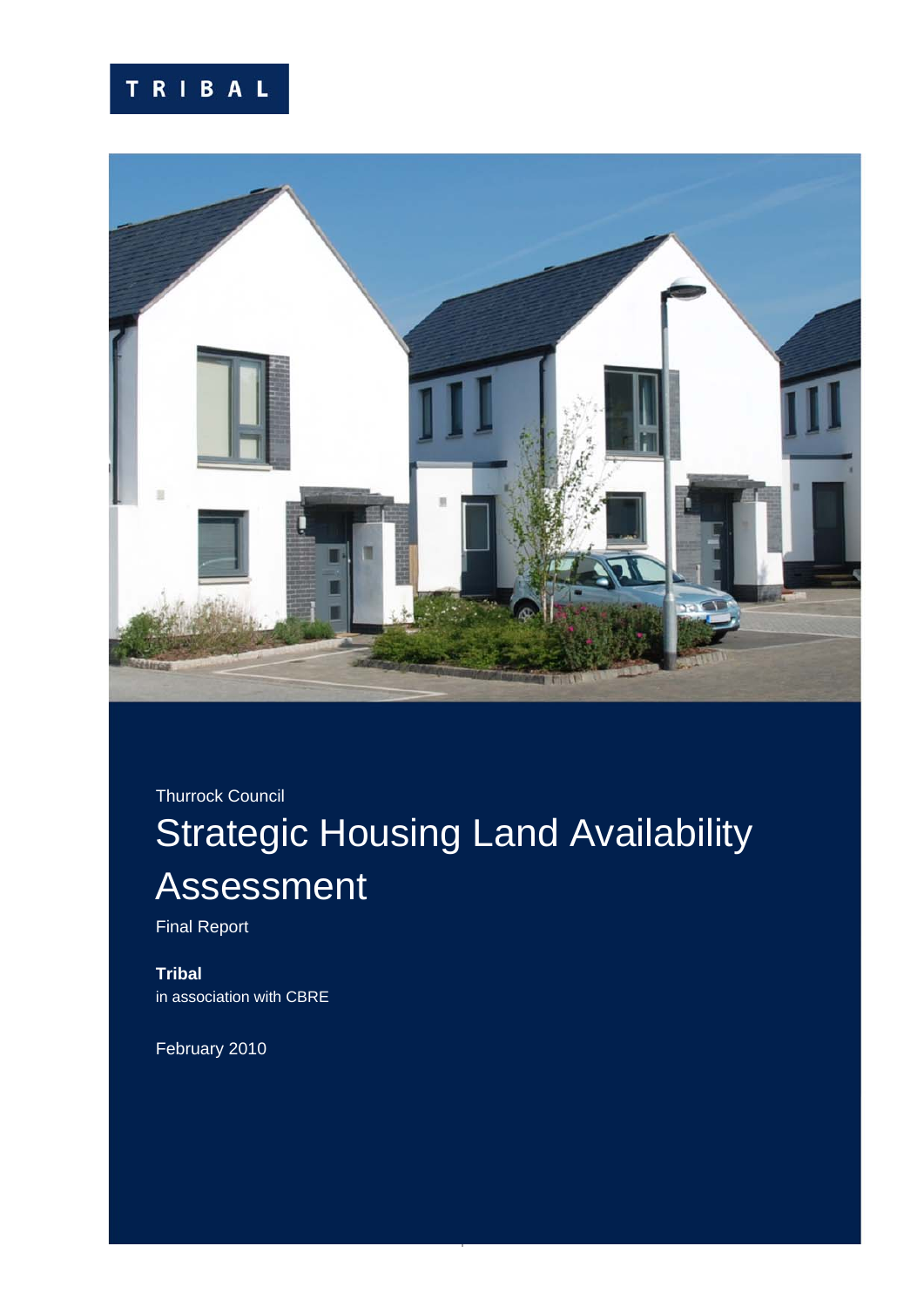

Thurrock Council Strategic Housing Land Availability Assessment

Final Report

**Tribal**  in association with CBRE

February 2010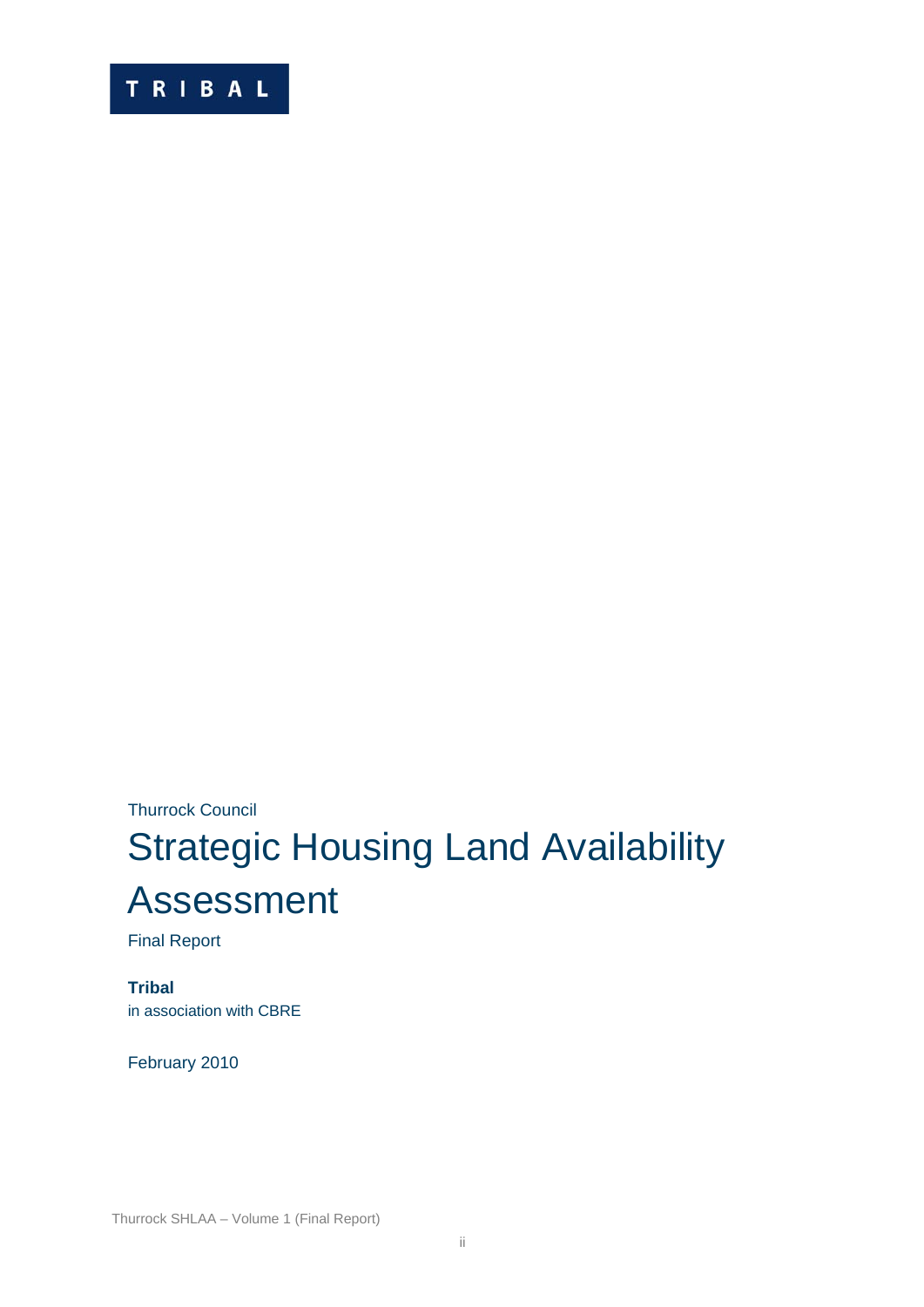# **Contents**

| 1<br>1.1              |                                                                       |
|-----------------------|-----------------------------------------------------------------------|
| 1.2                   |                                                                       |
| 1.3                   |                                                                       |
| 1.4                   |                                                                       |
| 1.5                   |                                                                       |
| 2<br>2.1              |                                                                       |
| 2.2                   |                                                                       |
| 2.3                   |                                                                       |
| 2.4                   |                                                                       |
| 2.5                   | Strategic Housing Land Availability Assessments and DPD Preparation 9 |
| 2.6                   | Thames Gateway South Essex Strategic Housing Market Assessment  9     |
| 3<br>3.1              |                                                                       |
| 3.2                   |                                                                       |
| 3.3                   |                                                                       |
| $\overline{4}$<br>4.1 |                                                                       |
| 4.2                   |                                                                       |
| 4.3                   |                                                                       |
| 5<br>5.1              |                                                                       |
| 5.2                   |                                                                       |
| 5.3                   |                                                                       |
| 5.4                   |                                                                       |
| 6<br>6.2              |                                                                       |
| 6.3                   |                                                                       |
| 6.4                   |                                                                       |

# **Figures**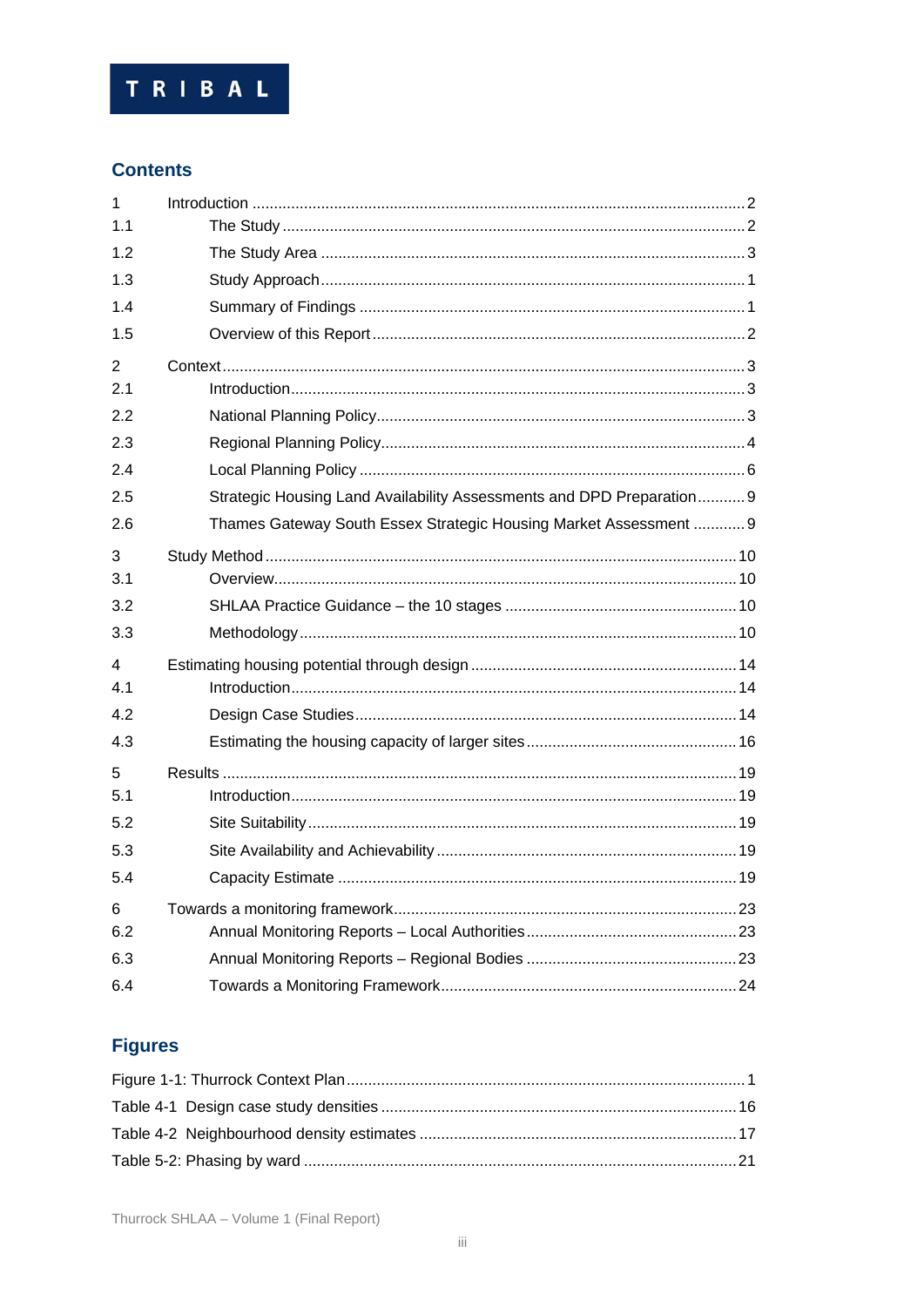

|--|

# **Appendices**

|--|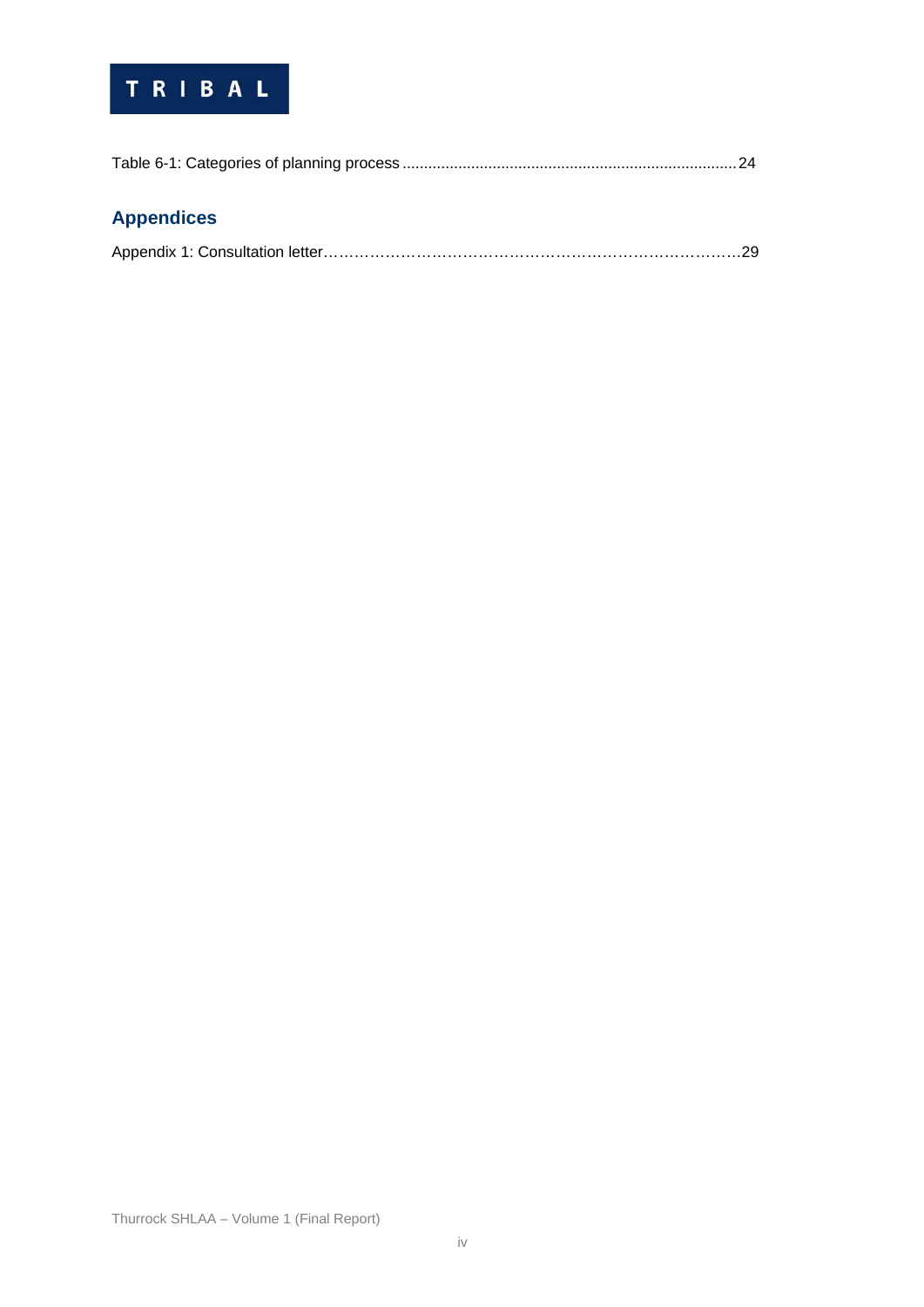

Thurrock SHLAA – Volume 1 (Final Report)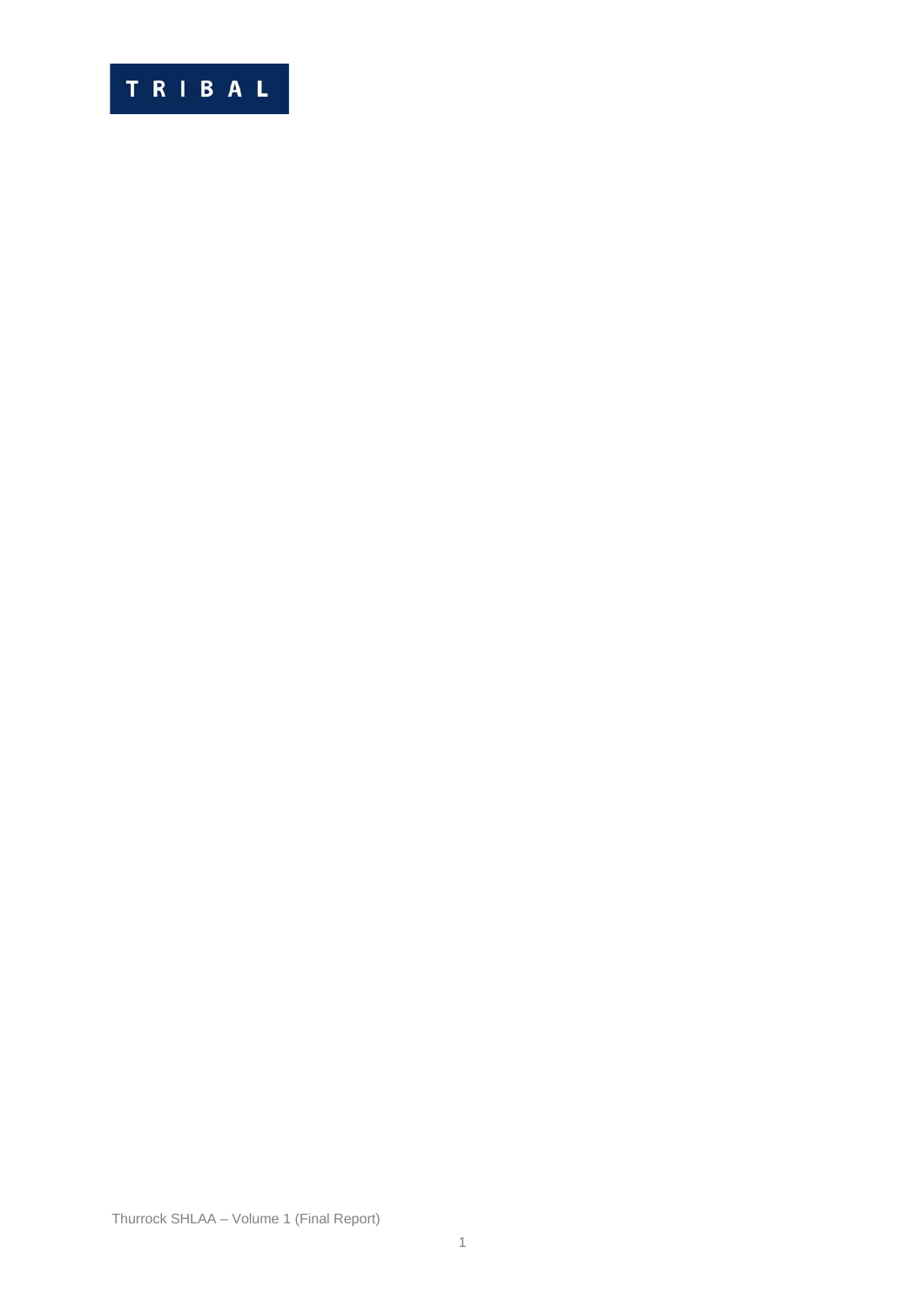# **1 Introduction**

### **1.1 The Study**

- 1.1.1 In line with the guidance given in PPS3, Thurrock Council commissioned consultants Tribal<sup>1</sup> (in association with CBRE) to undertake a Strategic Housing Land Availability Assessment (SHLAA). This study establishes the potential for accommodating new housing in Thurrock over a 15-year period from a base date of December 2009.
- 1.1.2 The study will underpin the Council's final adopted strategic approach to housing development in the Borough up to 2021 and beyond and will provide supporting technical evidence to inform the preparation of the Site Specific Allocations and Policies Development Plan Document (DPD).
- 1.1.3 The Assessment identifies a pool of sites which are suitable, available and achievable, and gives information on what action would need to be taken in order for sites to come forward. It does not in itself determine whether a site should be allocated for housing development, rather, it informs the decision-making process.
- 1.1.4 The study has been completed in accordance with the SHLAA Practice Guidance (CLG, July 2007) and adapted where necessary to take account of work already carried out as part of Thurrock Council's LDF preparation.
- 1.1.5 Underpinning the methodology applied is the design led approach. This provides a robust means of estimating site capacity and also helps to illuminate some of the key policy choices to be taken (e.g. in terms of density, car parking and other design standards). 16 case study design examples were selected and the results of these were then applied to the other sites that were identified by the study. A number of these were carried over from the previous Urban Capacity Study (Llewelyn Davies, May 2005). The 16 case studies also include 'neighbourhood density' estimates based on research into appropriate gross densities at the neighbourhood or 'broad location' level.
- 1.1.6 The SHLAA is a snapshot in time, representing the situation during the study period. Such studies can be used as a proactive planning tool by the Council to bring forward sites for development through their LDF. However, some of the sites identified will not come forward for development, particularly in the current economic climate, even given the thorough nature of the assessment into a site's availability and achievability. Equally, other un-identified sites will come forward that have not been included in the assessment. As such, the SHLAA should be treated as part of a 'living' evidence base, which should be monitored and updated regularly to reflect changes in the housing supply, to take into account sites being built out and new sites coming forward.
- 1.1.7 It should be noted that this study is not a statement of Council policy; rather it is a technical document for consideration, assisting in the production of new development plan documents as required under planning procedures.
- 1.1.8 The capacity of the study area to accommodate residential development has been estimated in isolation for the equally pressing need to identify land for development for other purposes, including schools, health facilities, open space, shops, leisure, community facilities, etc.

-

 $1$  The Tribal team that carried out the SHLAA are now at Scott Wilson as part of the Strategic Planning and Urban Design team (Contact: Ben Castell 0207 798 5137 or Ben.Castell@scottwilson.com)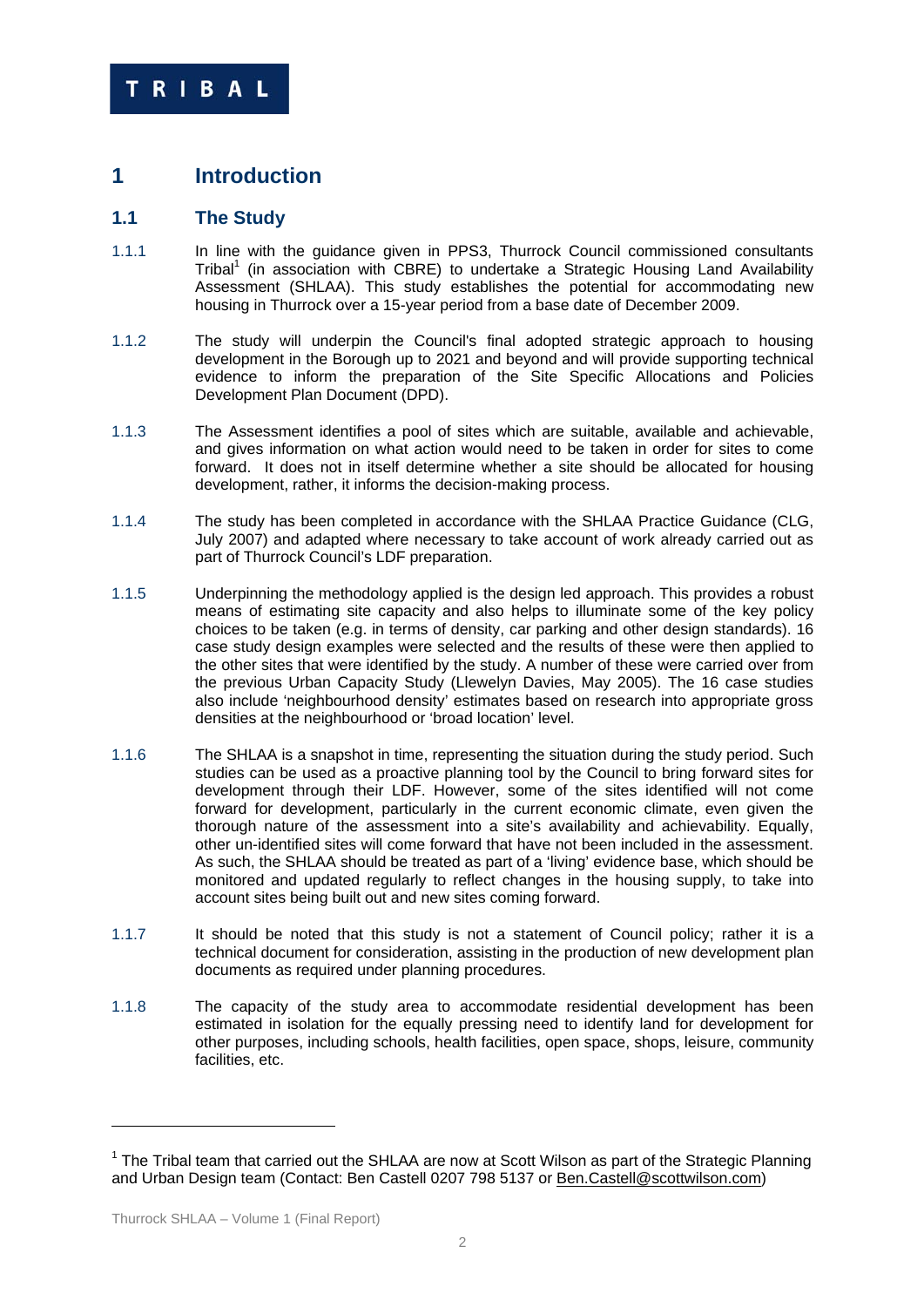- 1.1.9 The SHLAA is presented in four volumes. This report represents Volume 1 of the SHLAA. The other documents in the SHLAA suite are as follows:
	- **Volume 2: Design Exercises**
	- Volume 3 Site Schedules
	- $\blacksquare$  Volume  $4$  Mapping

### **1.2 The Study Area**

- 1.2.1 The borough is a key regeneration area in the East of England, lying within the Thames Gateway, and a major growth area in the Government's Communities Plan. Its appropriateness as a growth area is a result of the availability of large areas of former industrial land for redevelopment, its proximity to London and its good transport links.
- 1.2.2 There is considerable potential for house building and regeneration within the existing urban areas and on Brownfield land, most particularly in the key settlements within the major urban areas of Thurrock, including Purfleet, West Thurrock and South Stifford / Grays (Figure 1.1)
- 1.2.3 Although this study only considers land suitable for housing development, it is also appreciated that there is a need to balance the demands for new sustainable housing and regeneration projects with the need to safeguard appropriate employment land and the need to provide further employment land within the Borough.
- 1.2.4 The study has assessed housing potential across the Borough, including sites outside the urban area, such as Brownfield sites outside settlement boundaries and potentially suitable Greenfield sites.
- 1.2.5 The results are presented by ward, for the following wards:
	- **Aveley and Uplands**
	- Belhus
	- Chadwell St Mary
	- Chafford and North Stifford
	- Corringham and Fobbing
	- East Tilbury
	- Grays Riverside
	- Grays Thurrock
	- **Little Thurrock Blackshots**
	- Little Thurrock Rectory
	- **Ockendon**
	- **Crsett**
	- **South Chafford**
	- Stanford East and Corringham Town
	- Stanford-le-Hope West
	- **Stifford Clays**
	- The Homesteads

Thurrock SHLAA – Volume 1 (Final Report)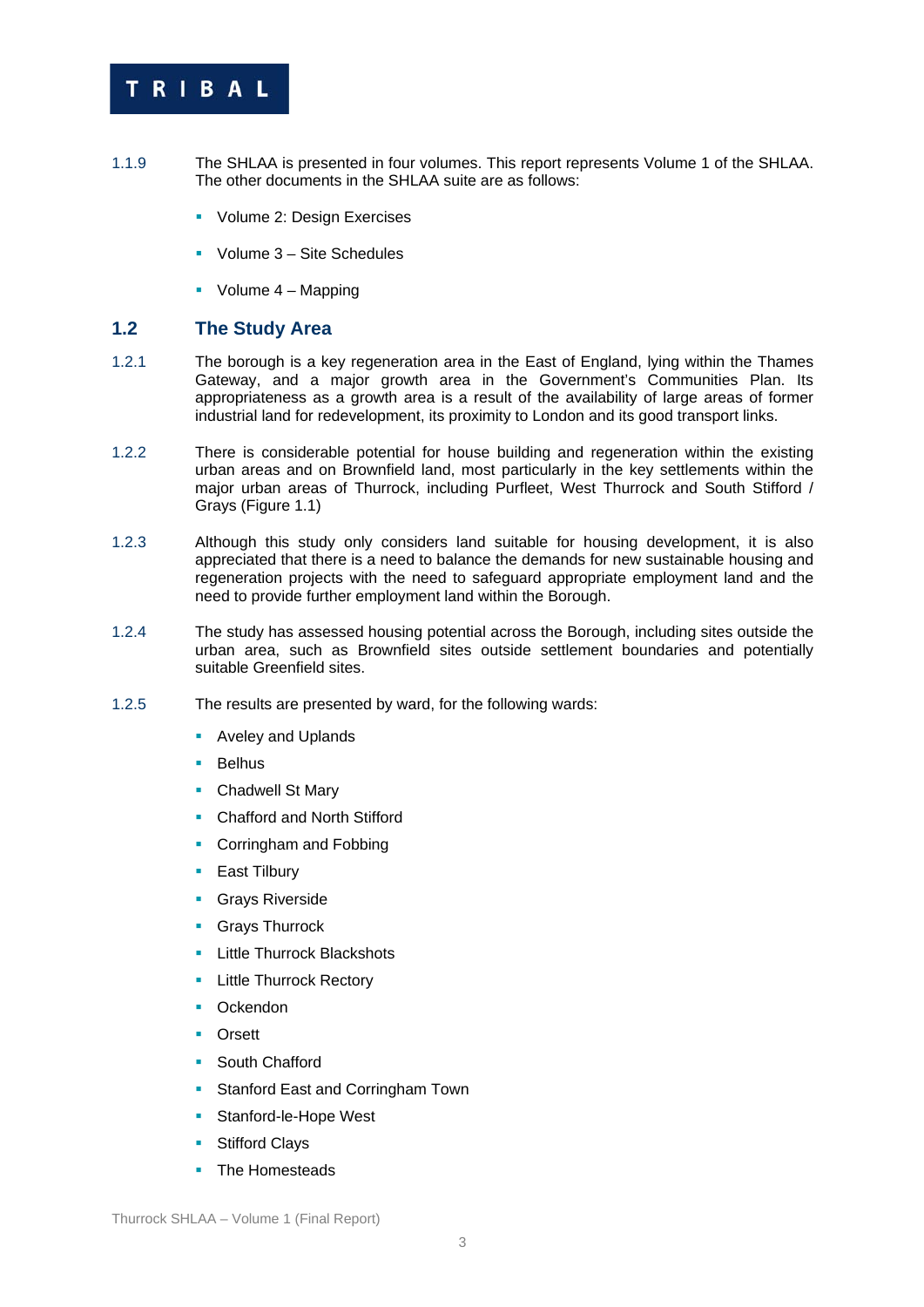- **Tilbury Riverside and Thurrock Park**
- **Tilbury St Chads**
- West Thurrock and South Stifford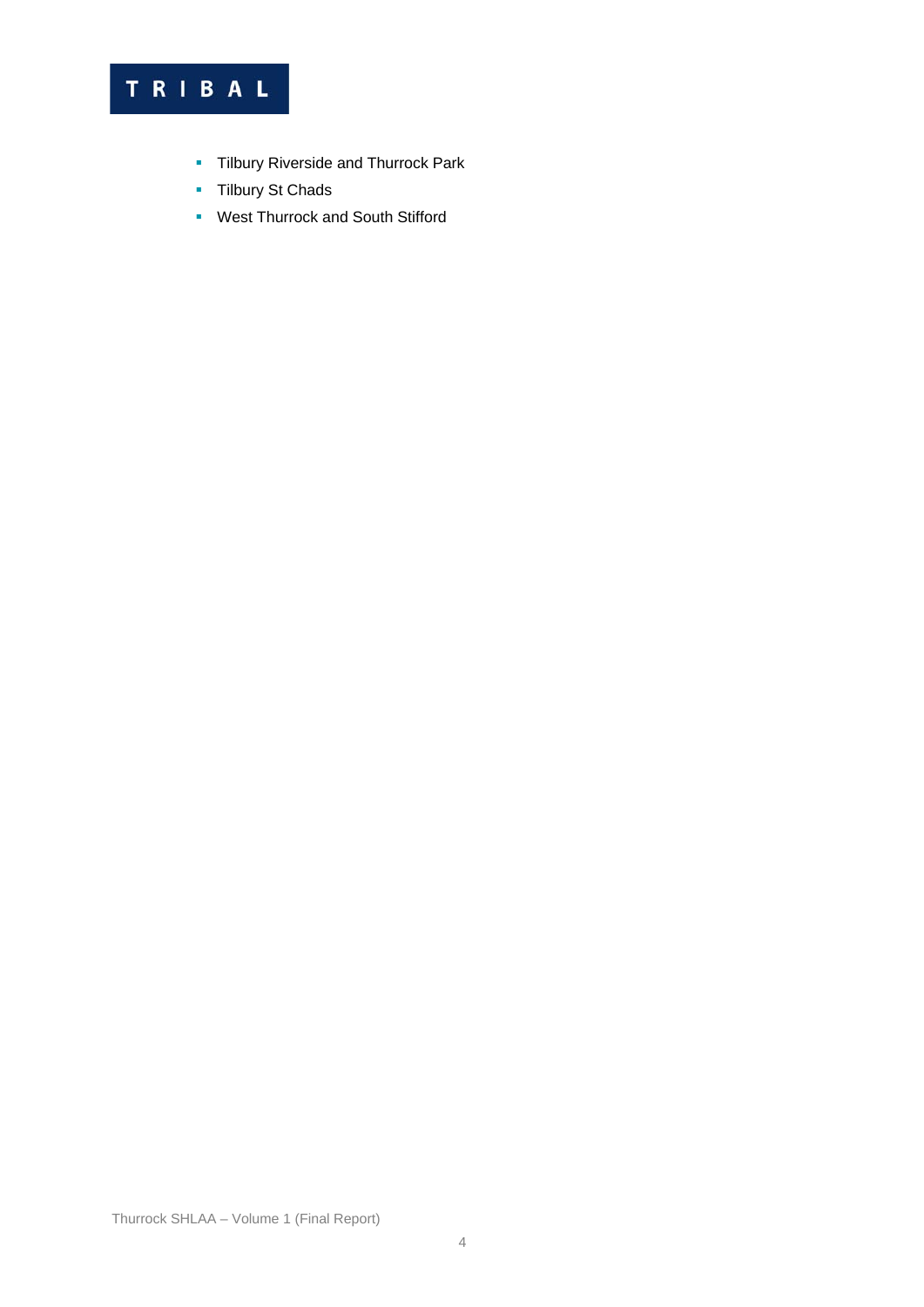#### **Figure 1-1: Thurrock Context Plan**



Thurrock SHLAA – Volume 1 (Final Report)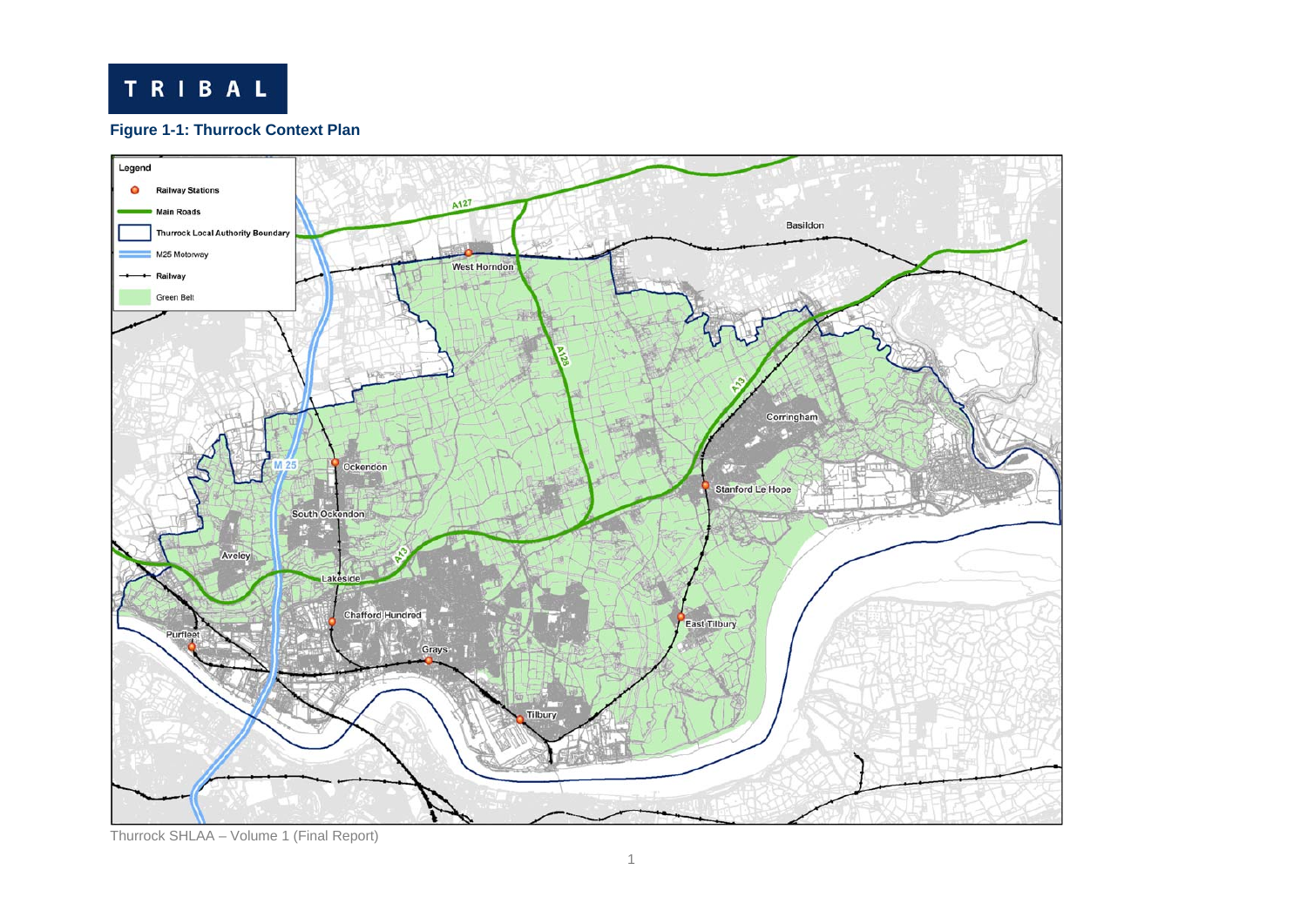# **1.3 Study Approach**

- 1.3.1 Until 2006, national housing policy was set out in Planning Policy Guidance 3 (PPG3). PPG3 required local authorities to undertake assessments of housing land supply known as Urban Capacity Studies (UCS). However, from 2006, PPG3 was superseded by PPS3 and the requirement for a Strategic Housing Land Availability Assessment (SHLAA).
- 1.3.2 This change was partly as a response to the Barker Review (2004), which concluded that the UCS relied on identifying land supply in a limited area with sometimes unrealistic assumptions on the likelihood of sites coming forward. The report recommended a stepchange in housing delivery through an increase in the rate of house building in order to meet demand at local level. It stressed the importance of an evidence-based policy approach, and recommended that Local Development Documents and Regional Spatial Strategies policies should be informed by a robust, shared evidence base.
- 1.3.3 The SHLAA is intended to:
	- I Identify specific, deliverable sites for the first 5 years of a plan that are ready for development (and keep this replenished over time in response to market information);
	- Identify specific, developable sites for years 6-10, and ideally years 11-15, to enable the 5 year supply of deliverable sites to be topped up;
	- Where it is not possible to identify specific sites for years 11-15 of the plan, indicate broad locations for future growth; and
	- Not include an allowance for windfalls in the first 10 years of the plan unless there are justifiable local circumstances that prevent specific sites being identified
- 1.3.4 The approach to this SHLAA is underpinned by the principles set out in PPS3 and the accompanying SHLAA Practice Guidance (July 2007).

### **1.4 Summary of Findings**

- 1.4.1 A summary of the findings from the Assessment is set out below. The methodology used to arrive at these capacity estimates is set out in Chapter 3 of this report. The figures in this section provide an estimate of the housing potential for Thurrock in total. Chapter 5 provides a more detailed ward-by-ward breakdown.
- 1.4.2 In total, 441 potential sites were identified. Of these sites, 294 were accepted as suitable for residential development, 128 were rejected as unsuitable and the remaining 19 sites were rejected as unsuitable for residential development on the basis of current policy only. The 294 accepted suitable sites amount to a total area of just under 600ha.
- 1.4.3 Across these 294 sites there is an estimated capacity for 19,280 residential dwellings with the potential to come forward in the first 15 years, with a further 1,482 estimated as deliverable beyond the first 15 years. The total figure has been broken down into the following phases:

 $0-5$  years = 4,293 dwellings  $6-10$  years = 7,983 dwellings 11-15 years  $= 7,004$  dwellings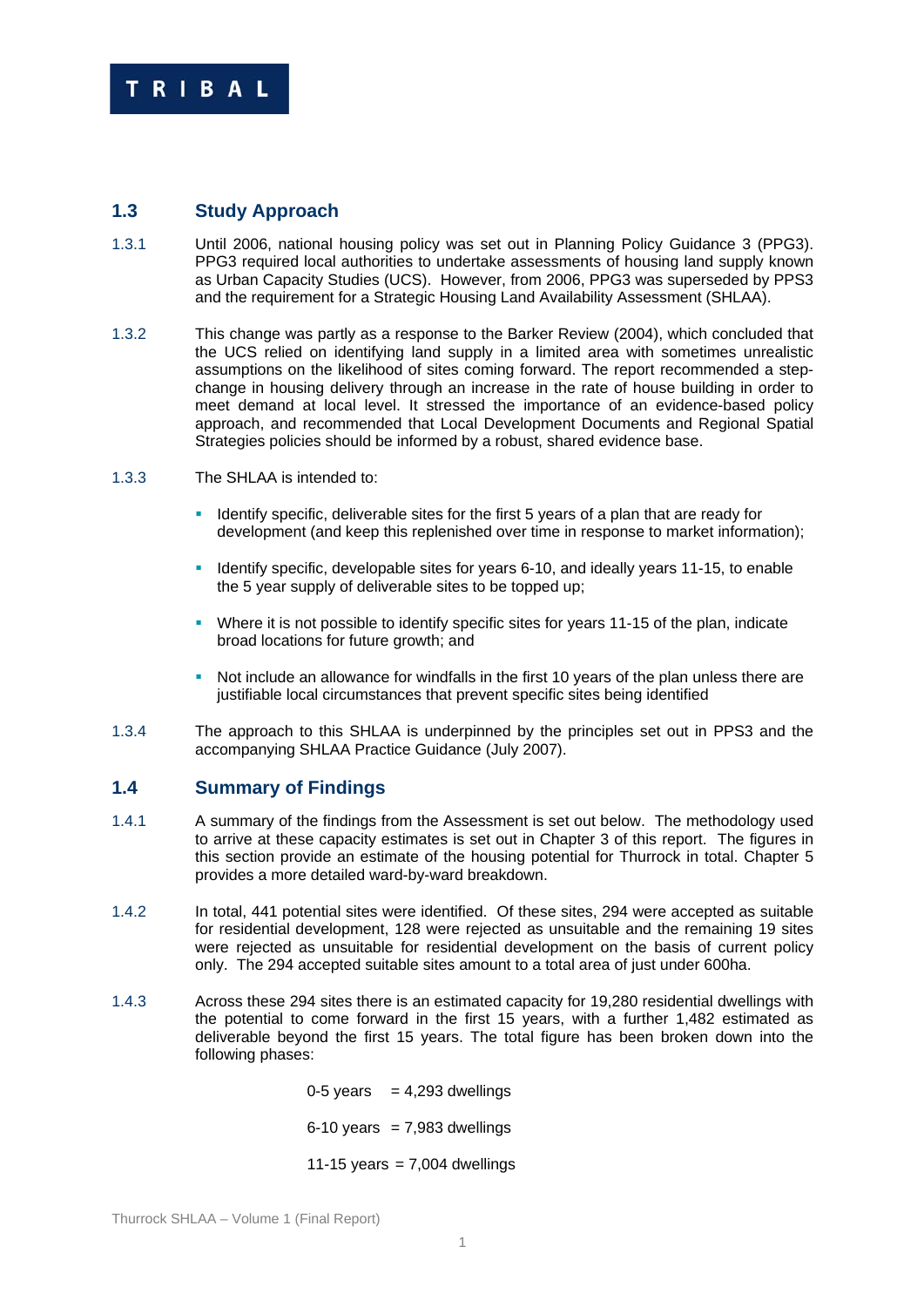

15+ years =  $1,482$  dwellings

1.4.4 Capacity for 3,642 dwellings was identified on sites rejected on the basis of current policy only.

# **1.5 Overview of this Report**

- 1.5.1 The remainder of this report is set out as follows:
	- Chapter 2: Context
	- Chapter 3: Study Method
	- **-** Chapter 4: Estimating housing potential through design
	- Chapter 5: Results
	- **-** Chapter 6: Towards a monitoring framework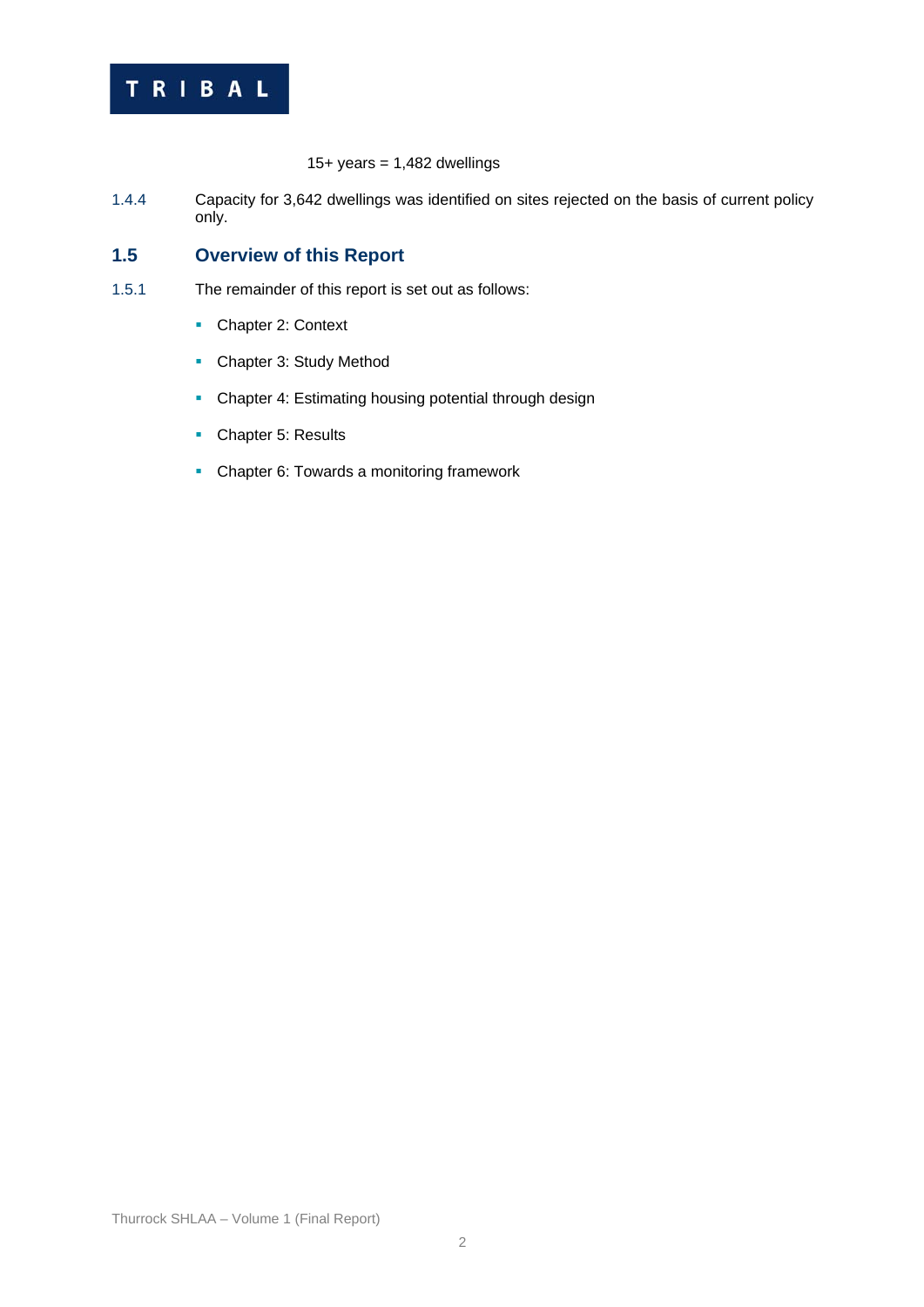# **2 Context**

### **2.1 Introduction**

2.1.1 This chapter sets out the context within which this study was undertaken. The chapter firstly provides an overview of relevant national, regional and local planning policy. This includes details of Thurrock Council's advanced position in LDF preparation, the implications of which are assessed considering advice prepared by the Planning Advisory Service. The chapter then provides a summary of the Thames Gateway South Essex Strategic Housing Market Assessment, which analysed the key housing market factors underlying housing supply and demand in the sub region.

#### **2.2 National Planning Policy**

- 2.2.1 PPS3 sets out the national planning policy framework for delivering housing objectives. The principal aim of PPS3 is to underpin the Government's response to the Barker Review of Housing Supply (2004), and in particular the necessary step-change in housing delivery, through a 'new, more responsive approach to land supply at the local level'. This is a clear departure from PPG3 and the previous guidance 'Tapping the Potential'.
- 2.2.2 PPS3 reflects the Government's commitment to improving the affordability and supply of housing in all types of communities, as well as contributing to sustainable development (as set out in PPS1). The specific outcomes that the planning system should deliver are as follows;
	- **Well-designed, high quality housing**
	- Mix of tenure and price for both market and affordable housing
	- A sufficient quantity of housing to improve choice
	- Housing in suitable locations with respect to community facilities, key services, jobs and infrastructure
	- A flexible supply of land that is managed to maximise the efficient and effective use of it – including the re-use of previously developed land.
- 2.2.3 These outcomes are achieved through a new approach underpinned by principles and core concepts, including:
	- **Sustainable development**
	- A visionary and strategic approach
	- **Market responsiveness**
	- Collaborative working
	- An evidence-based policy approach
	- A focus on outcome and delivery (applying the principles of 'Plan, Monitor, Manage').
- 2.2.4 Annex C of PPS3 puts forward the SHLAA as the evidence base, asserting that the assessment is an important part of the policy process. PPS3 states the SHLAA should;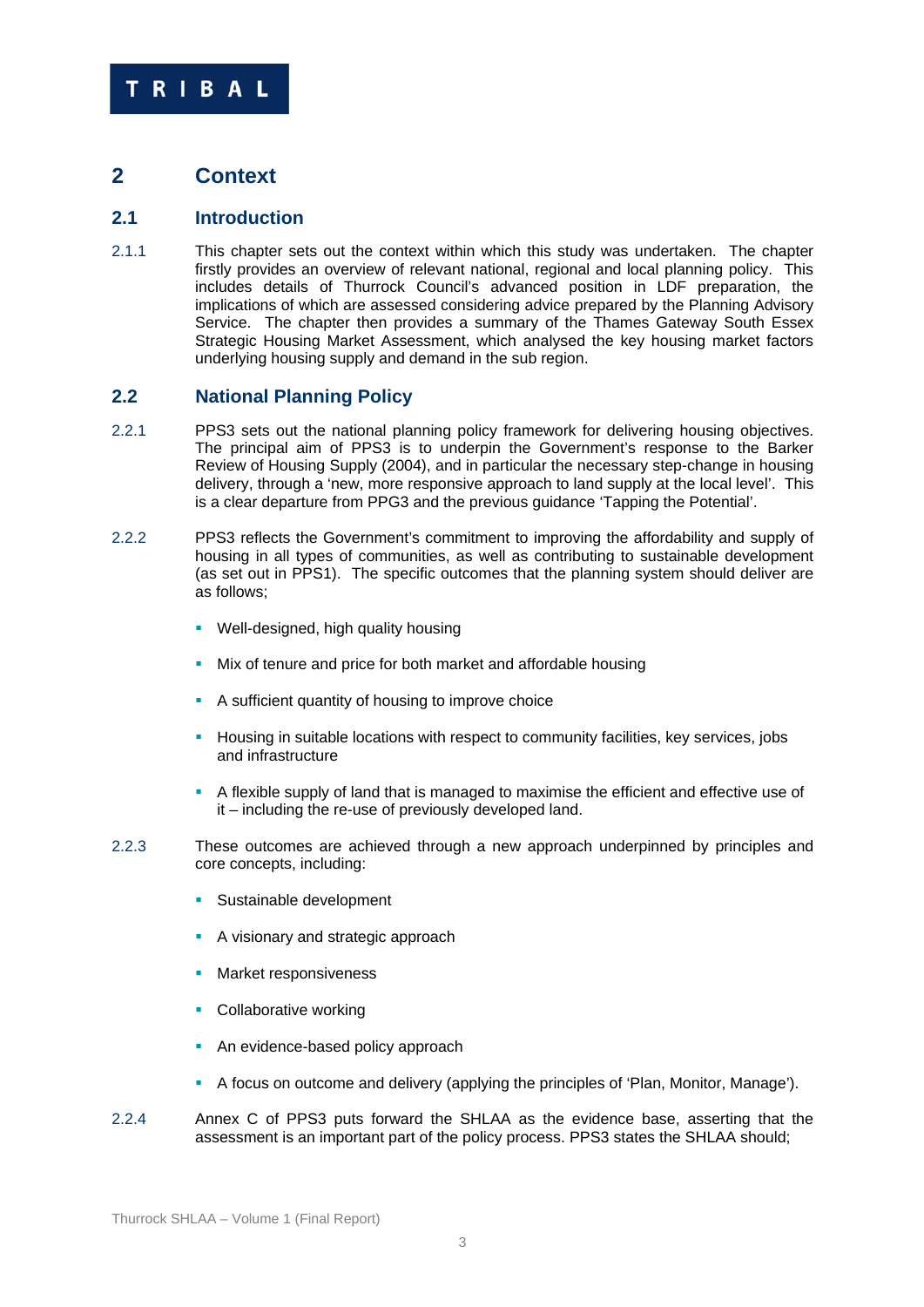- Assess the likely level of housing that could be provided if unimplemented planning permissions were brought into development.
- Assess land availability by identifying buildings or areas of land (including previously developed land and greenfield) that have development potential for housing, including within mixed use developments.
- Assess the potential level of housing that can be provided on identified land.
- Where appropriate, evaluate past trends in windfall land coming forward for development and estimate the likely future implementation rate.
- Identify sustainability issues and physical constraints that might make a site unsuitable for development.
- Identify constraints that might make a particular site unavailable and/or unviable for development.
- I dentify what action could be taken to overcome constraints on particular sites.
- 2.2.5 PPS3 also states that Regional Spatial Strategies should set out the level of overall housing provision for the region, broadly illustrated in a housing delivery trajectory, for a sufficient period to enable Local Planning Authorities to plan for housing over a period of at least 15 years. This should be distributed amongst constituent housing market and Local Planning Authority areas.
- 2.2.6 Planning Policy Statement 12 (PPS12) sets out the Government's policy on the preparation of local development documents, outlining the principles behind the evidence base for the Local Development Framework. Although referring to Urban Capacity Studies, such principles on baseline evidence and soundness are upheld, and the SHLAA should therefore conform to this. Paragraph 4.8 of PPS12, entitled 'Development of the Evidence Base', reads;

"The policies prepared by the local planning authority should be founded on a thorough understanding of the needs of their area and the opportunities and constraints which operate within that area. Local planning authorities should prepare and maintain an up-to-date information base on key aspects of the social, economic and environmental characteristics of their area, to enable the preparation of a sound spatial plan meeting the objectives of sustainable development."

### **2.3 Regional Planning Policy**

#### **East of England Plan**

- 2.3.1 In May 2008 CLG issued the East of England Plan (the Revision to the Regional Spatial Strategy for the East of England) and the Supporting Documents. The review for the East of England Plan is the first region wide RSS review to be completed. It is based on the Draft Plan produced by the East of England Regional Assembly.
- 2.3.2 The Plan provides a long term vision for development in the region. The importance of this vision is especially crucial given the strong growth pressures facing the East of England, including significant housing targets. Paragraph 5.2 of the Plan reads:

"Provision of sufficient high quality housing to meet the needs of the region's growing population is a key priority. In the most pressurised housing market areas, such as close to London and around Cambridge, the emphasis is on maximising sustainable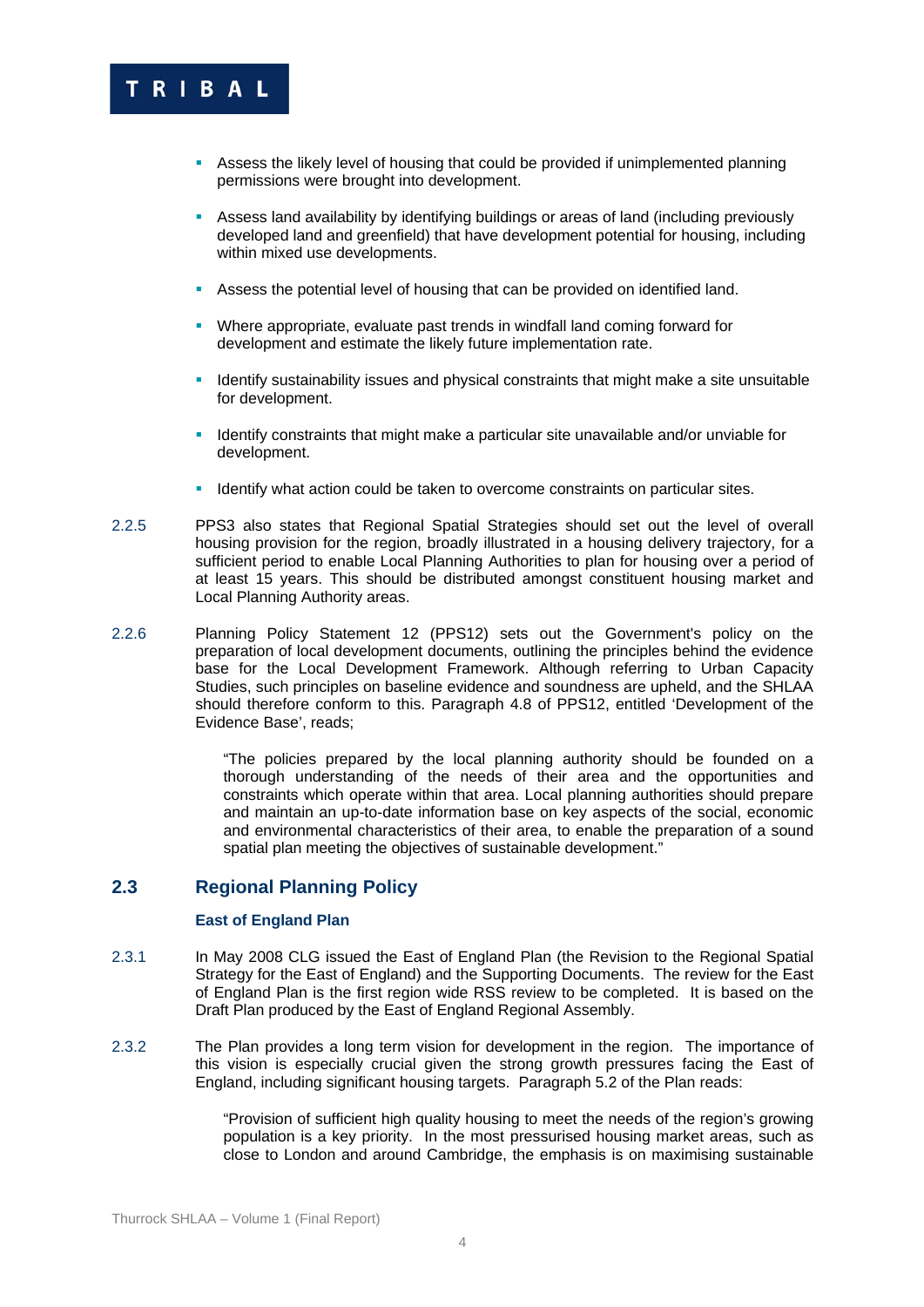

housing capacity on previously developed land and limited green field development in response to strong market demand and acute affordability problems."

2.3.3 Policy H1 of the Plan, Regional Housing Provision 2001 to 2021, sets the following minimum housing provision targets:

#### East of England:

 508,000 net additional dwellings over the period 2001 to 2021. Taking account of completions of 105,550 between 2001 and 2006, this means the minimum regional housing target is 402,540 for the period 2006 to 2021.

#### Thurrock Unitary Authority:

- 18,500 units was set for the period 2001 to 2021. Taking account of completions of 4,250 (or 850 p.a.) between 2001 and 2006, this means a minimum housing target of 14,250 (or 950 p.a.) for the period 2006 to 2021.
- 2.3.4 The Plan states that 'Local planning authorities should plan for an upward trajectory of housing completions, seeking first to achieve the annual average development rates for 2006-21 as soon as possible, then to make up any shortfall from the period before that rate is achieved' (para. 5.4).
- 2.3.5 The Plan contains a policy that requires EERA to commence an early focussed review to be completed by 2011. The review requires the Plan to extend its coverage to 2031.

#### **East of England Plan Lakeside Basin Single Issue Review**

- 2.3.6 In January 2010, the Secretary of State for Communities and Local Government published the single-issue review of the East of England Plan concerning Thurrock Key Centre for Development and Change.
- 2.3.7 The single issue review provides a revised Regional Spatial Strategy (RSS) Policy ETG2 which establishes the northern part of Lakeside Basin as a new Regional Centre and provides a strategy for the regeneration and remodelling of the wider Lakeside Basin and West Thurrock area.
- 2.3.8 This policy change has been taken into account in the Lakeside Basin housing capacity estimates set out in the SHLAA.

#### **Regional Housing Strategy for East of England**

- 2.3.9 Complementing the RSS is the Regional Housing Strategy for the East of England (RHS), published by EERA in 2005. The Strategy covers the period 2005-2010, with the key vision being: 'To ensure everyone can live in a decent home which meets their needs, at a price they can afford and in locations that are sustainable'.
- 2.3.10 The RHS addresses the following issues:
	- Providing more, sustainable housing in order to bring about the step change in delivery.
	- Improving the quality of existing and new build homes, including working towards the 'Decent Homes Standard'. In addition to the quality of housing, the strategy also focuses upon improving neighbourhoods and residential environments on the whole.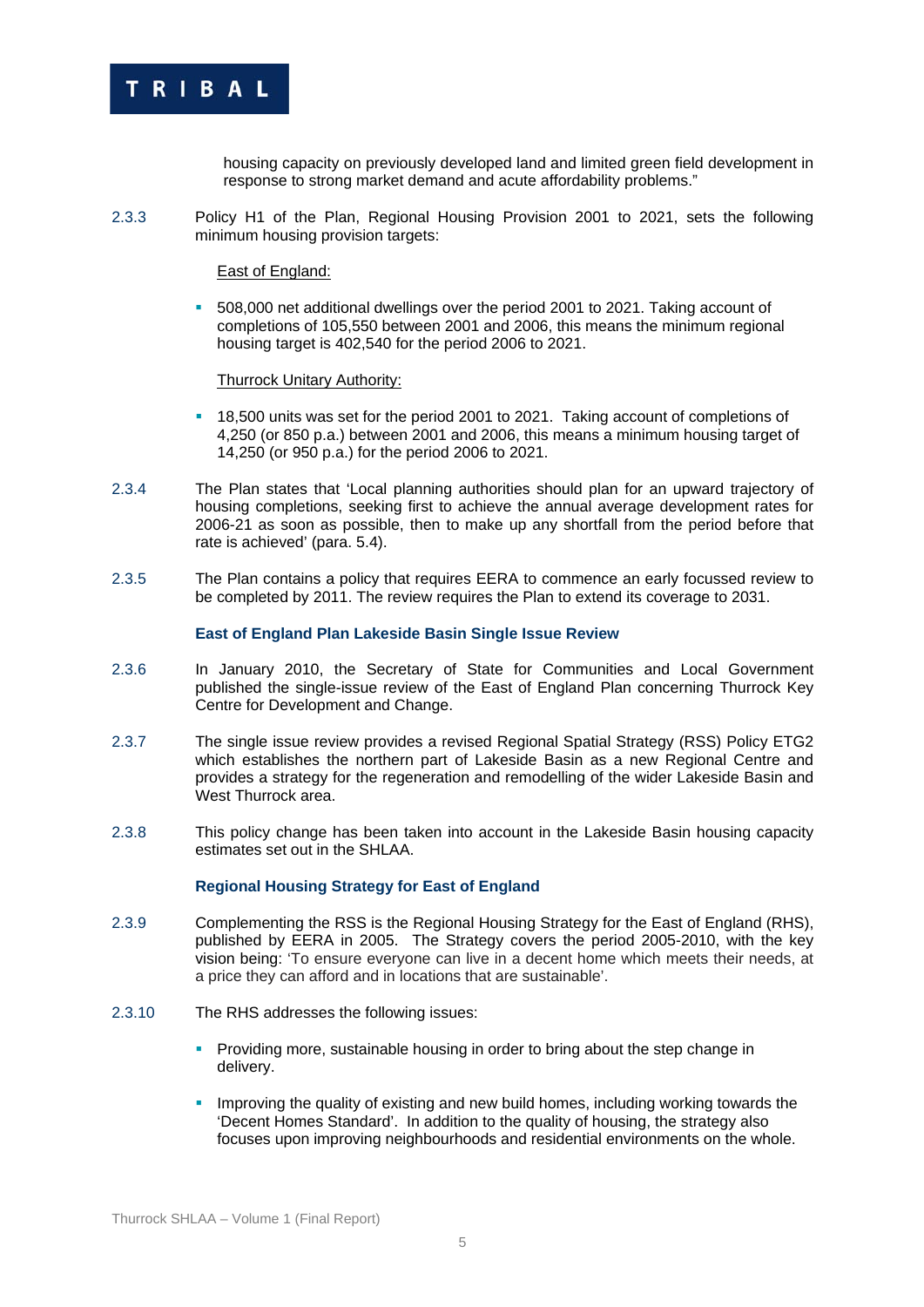- Creating inclusive communities. This involves providing appropriate community structures to facilitate the extent and range of housing needed in various locations.
- 2.3.11 The RHS also sets out recommendations for public investment and a framework for implementing, managing and monitoring the Strategy.

#### **Thames Gateway Key Growth Area and the Thurrock Urban Area**

- 2.3.12 In 2003 the ODPM launched the Sustainable Communities: Building for the Future. The Sustainable Communities Plan sets out a long-term programme of action for delivering sustainable communities in both urban and rural areas. A key priority, which is especially relevant in this context, is a strategy to tackle housing supply issues in the South East. In addition to this, and equally as relevant, is the emphasis placed on providing a programme of action for safeguarding the countryside in the region.
- 2.3.13 The Sustainable Communities Plan identified a number of Key Growth Areas, one of which being the Thames Gateway. The ODPM promised £446m for the Thames Gateway Growth Area to be spent on land assembly, site preparation, affordable and key worker housing, neighbourhood renewal and urban renaissance. The area of Thurrock that broadly falls south of the A13 is designated as a key regeneration area of the Thames Gateway.
- 2.3.14 The Thurrock Urban Areas, as part of the Essex Thames Gateway, is addressed in the previously discussed RSS. The Thurrock Urban Area (from Purfleet in the west to Tilbury / Chadwell St Mary in the east) is designated as a Key Centre for Development and Change (KCDC). Policy SS3 of the RSS states that growth should be achieved through concentrating development at the KCDC locations. This will assist in securing a 'step change in the delivery of additional housing throughout the region' (para. 2.2).
- 2.3.15 Policy ETG2 specifically deals with the Thurrock Urban Area KCDC. The Policy states that Local Development Documents should, amongst other things, seek to: 'achieve an urban renaissance, re-using previously developed land and making best use of the Thames riverside'.

#### **Thurrock Thames Gateway Development Corporation**

- 2.3.16 The Thurrock Thames Gateway Development Corporation (TTGDC) became operational in January 2004 as a delivery mechanism to coordinate land assembly, development and local infrastructure and to drive forward regeneration in Thurrock. The TTGDC assists in bringing forward key sites, buildings and projects in order to secure, amongst other objectives, housing provision. In October 2005 the TTGDC began exercising its development control powers and prepared a Spatial Plan and series of masterplans in support of its Regeneration Framework for Thurrock.
- 2.3.17 The Development Corporation has been invited to be involved in the preparation of the SHLAA, and have contributed site information including housing capacity estimates for sites which are the subject of masterplans.

### **2.4 Local Planning Policy**

- 2.4.1 At the time of the assessment, Thurrock Council was in the process of preparing the Proposed Submission Draft Thurrock Core Strategy and Development Management Policies Development Plan Document. This is due for submission in February 2010.
- 2.4.2 The following strategic spatial objectives are of particular relevance to the SHLAA: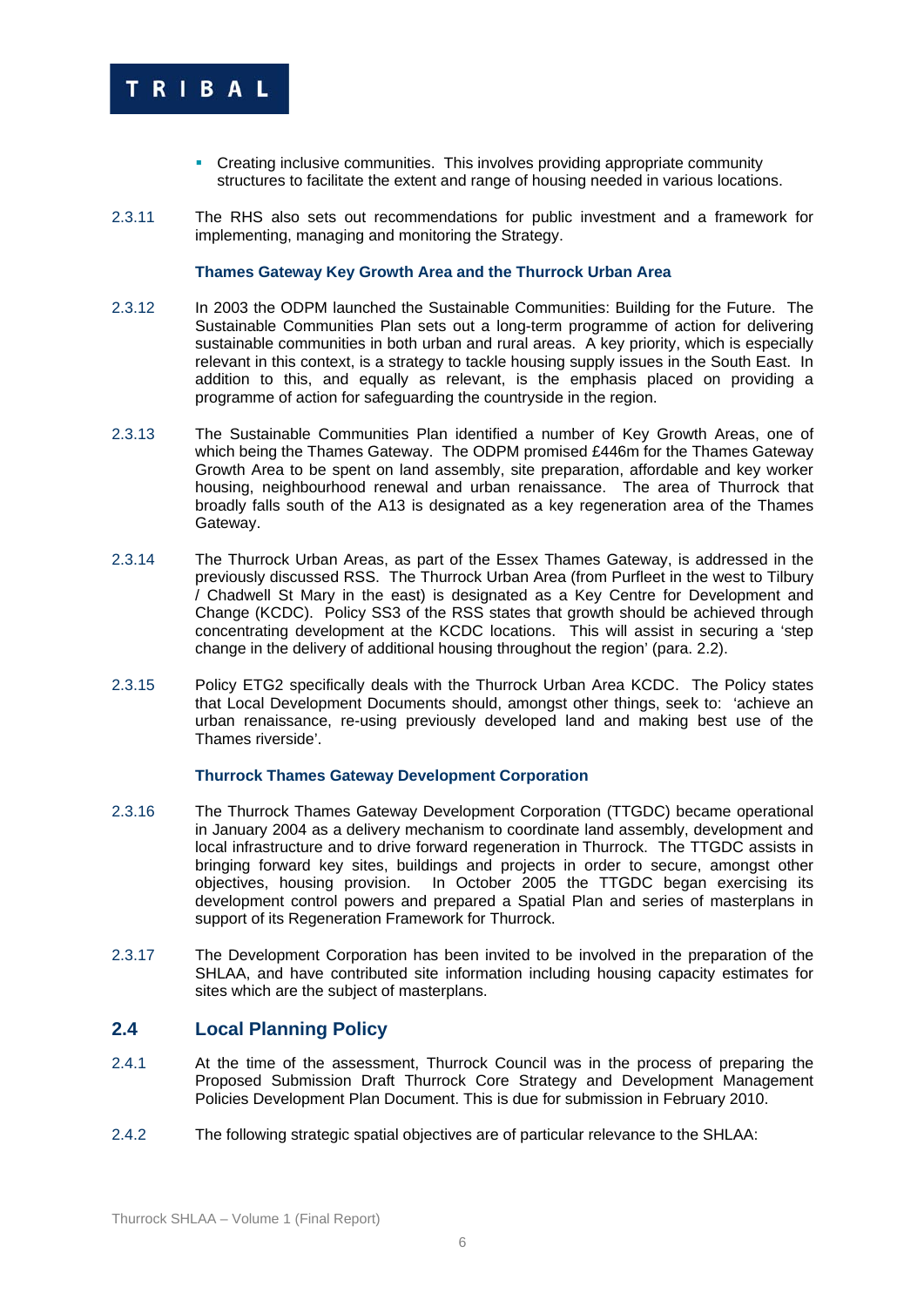- Achieve sustainable communities in Thurrock with regeneration and growth focused in the existing urban areas (Purfleet, Lakeside/West Thurrock, Grays, Aveley/South Ockendon, Tilbury, Stanford-Le-Hope, Corringham) with high quality mixed developments and higher density in locations accessible to existing and planned public transport and other non-car modes of travel (SSO1)
- To provide for sufficient sustainable housing to meet the subregional and regional requirement for Thurrock and provide for a mix of type, tenure and affordable housing to meet local peoples need, including family homes and smaller homes to meet lifetime need. (SSO4)
- To sustain and enhance the open character of the Green Belt in Thurrock and only allow development in very special circumstances (SSO11).
- Protect and enhance the natural, historic and built environment including biodiversity, landscape character, conservation areas, historic value and open space through positive improvement (SSO12)
- Policy CSSP1 of the proposed Core Strategy has the purpose of setting out the scale and broad locations of new housing development to meet the requirement as set by the RSS (i.e. 18,500 between 2001 and 2021). This equates to 13, 548 dwellings for the period 1 April 2009 to 31 March 2021. The Council has also made an Indicative Provision for 3800 dwellings for the period 1 April 2021 to 31 March 2025 in accordance with the provisions of PPS3 to provide a 15-year supply from the planned date of Adoption of this DPD in 2010.

#### 2.4.3 Policy CSSP1 states that

- New residential development will be directed to previously developed land in the Thurrock Urban Area, Outlying Settlements and other existing built-up areas to protect the surrounding countryside and Green Belt. Over the period 2009 to 2021 the Council will seek to ensure that up to 92% of new residential development will be on previously-developed land (PDL).
- Development will only be permitted on Greenfield and Green Belt land where it is specifically allocated for residential development and where it is required to maintain a five-year rolling housing land supply.
- The Council has and will continue to identify Broadly Defined Locations for the release of land within the Green Belt in accordance with Policies CSTP 1 and CSSP 4 to help maintain a rolling 5-year supply of available and deliverable housing land for the period 2009 –2021 and will maintain this rolling 5-year supply through an Annual Refresh of the SHLAA.
- The Council's Strategic Spatial Housing Policy is to direct development to Broadly Defined Locations that make optimum use of Previously Developed Land both in and around the Thurrock Urban Area, at identified Outlying Settlements and within the Green Belt where appropriate, subject to section 2 and 3 below.
- 2.4.4 In terms of allocations and phasing, CSSP1 includes a commitment to
	- Allocate at least 85% of new housing development in the 5-year period 2009-2014 inclusive to Previously Developed Land (PDL) locations in and around the Thurrock Urban Area, at the identified Outlying Settlements and within the Green Belt where appropriate.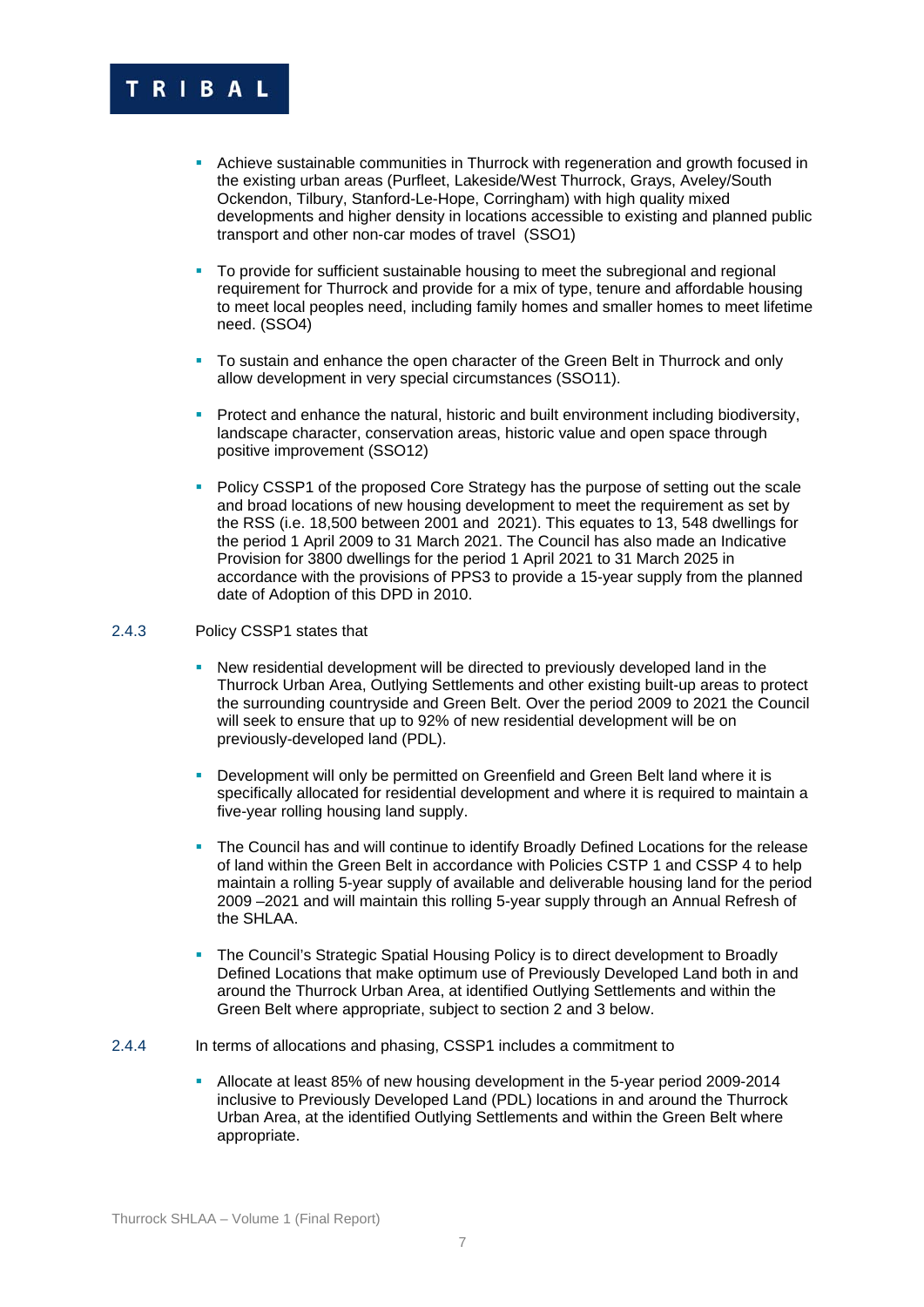- Allocate at least 80% of new housing development in the period 2009-2021 to PDL locations in and around the Thurrock Urban Area, at the identified Outlying Settlements and PDL locations within the Green Belt where appropriate.
- Identify and allocate Broadly Defined Locations for the release of land within the Green Belt in accordance with Policies CSTP 1 and CSSP 4 for the period 2009 –2021 to accommodate no more than 20% of new housing development.
- **IDENTIFY Indicative Broadly Defined Locations for the release of sufficient PDL in and** around the Thurrock Urban Area and at the identified Outlying Settlements together with PDL and green-field locations within the Green Belt to provide an additional indicative Strategic Housing Land supply from 2021 to 2025 inclusive in accordance with PPS3.
- 2.4.5 In terms of the spatial distribution of proposed housing broad locations 2009-2021, Policy CSSP1 sets out the following distribution
	- Thurrock Urban Area Key Centre for Development and Change (10,010 dwellings)
	- Outlying Settlements north of the A13 (approximately 2100 new dwellings)
	- Outlying Settlements south of the A13 (approximately 580 New dwellings)
	- Stanford-le-hope/Corringham Urban Extension (330 new dwellings indicative capacity)
	- North-east Grays Urban Extension (approximately 460 dwellings indicative capacity)
	- Small Green Belt sites /Villages in Green Belt (approximately 120 new dwellings)
- 2.4.6 In terms of an indicative 15 year housing supply from 2021 to 2025 inclusive the following locations have been identified
	- Lakeside Basin 2600 dwellings (approx)
	- Tilbury Town Centre (eco-quarter) 546 dwellings (approx)
	- Grays (broad location) 1935 dwellings (approx)
	- **West Thurrock 279 dwellings (approx)**
	- Stanford –Le-Hope and /Corringham 250 dwellings (approx)
- 2.4.7 Policy CSTP1 relates to strategic housing provision. It sets out the Council's policy to monitor and review housing land supply on a regular basis to ensure sufficient land is available to enable the following:
	- Provide an additional 13,550 dwellings per year for the period 1 April 2009 to 31 March 2021, equating to an average of 1130 dwellings per year
	- Provide a further 3,800 dwellings for the period 1 April 2021 to 31 March 2025 subject to RSS Review.
- 2.4.8 The SHLAA is an important tool to allow the Council to plan, monitor and manage its housing supply over this timeframe. Policy CSTP1 explains that: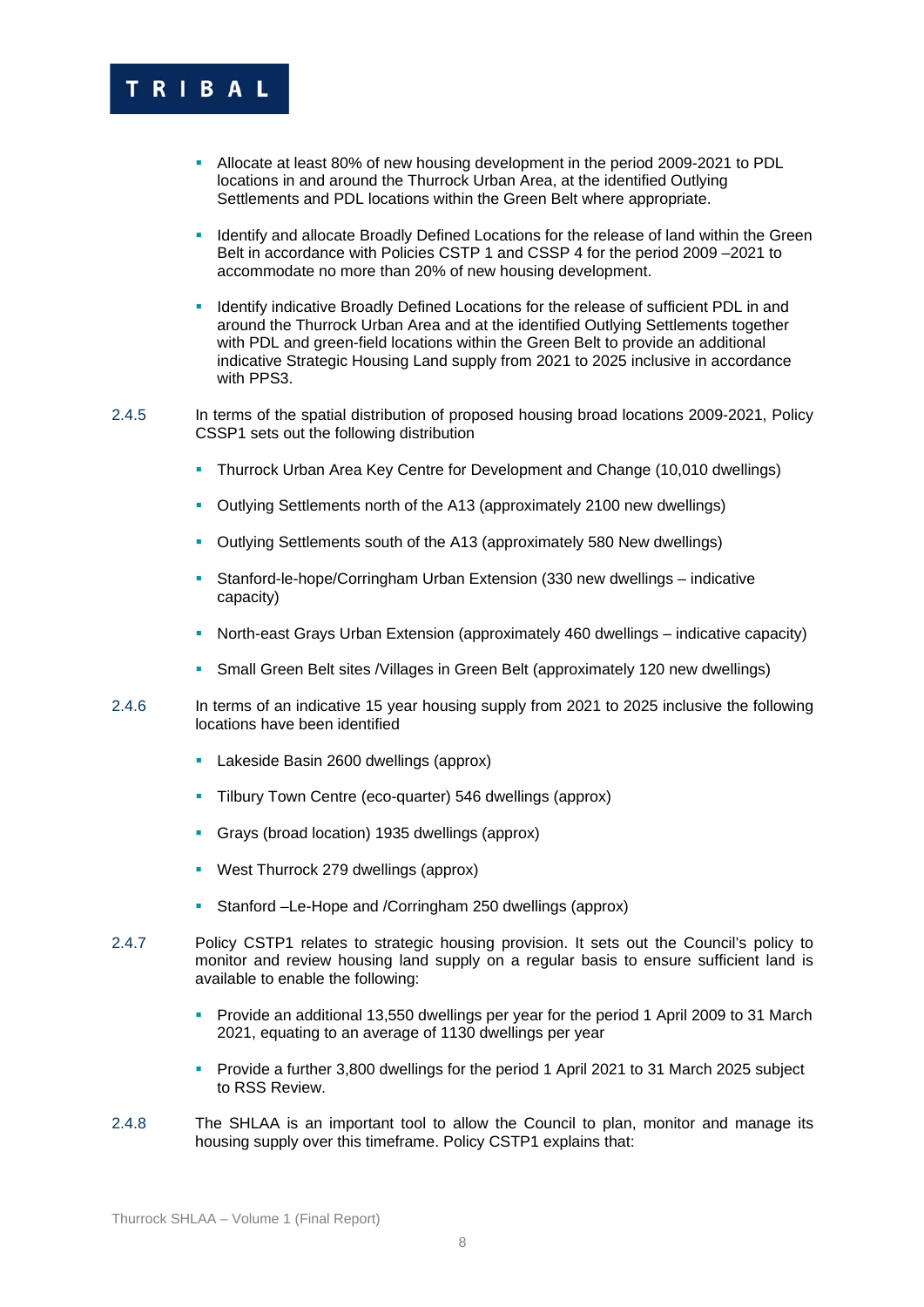- 2.4.9 the SHLAA and future reviews will identify deliverable sites for 5 years and developable sites within 10 year and 15 year periods that will underpin the AMR and Housing Trajectory.
- 2.4.10 Housing sites will be allocated as part of the Site Allocation Development Plan Document
- 2.4.11 The Council uses a Managed Delivery Approach to the calculation and maintenance of a continuing deliverable 5 year housing land supply, based on a 'plan, monitor, manage' regime, using the AMR and SHLAA.
- 2.4.12 The Council will seek to increase the supply of deliverable housing sites where it appears that the five year housing supply will not meet the required dwelling approach.

# **2.5 Strategic Housing Land Availability Assessments and DPD Preparation**

- 2.5.1 In July 2008 the Planning Officers Society (POS) published a note with the above title as part of the Planning Advisory Service. The intention was to address how the preparation of a SHLAA can be best fitted into the process of DPD preparation. It is intended to be read alongside the SHLAA Practice Guidance, which is summarised in the Methodology section of this report.
- 2.5.2 At the time of PPS3, and the subsequent SHLAA guidance's publication, Thurrock Council had already commenced work on its Sites Allocation Development Plan Document. Detailed consultation on potential housing sites was undertaken by the Council to inform this process and has subsequently fed into the preparation of the SHLAA.
- 2.5.3 The PAS note, PPS3 and SHLAA guidance, emphasise the importance of a continued process of monitoring, review and update to ensure the information contained in the SHLAA database is sufficiently up-to-date to inform plan-making decisions.

#### **2.6 Thames Gateway South Essex Strategic Housing Market Assessment**

- 2.6.1 GVA Grimley was commissioned to prepare a Strategic Housing Market Assessment (SHMA) for the Thames Gateway South Essex (TGSE) sub-region. The SHMA provides a basis for developing housing and planning policies by considering the characteristics of the housing market, how key factors work together and the probable scale of change in future housing need and demand. The report is prepared for sub-regional housing markets which often transcend administrative boundaries. The five local authorities of the sub-region formed a Housing Market Partnership to prepare the SHMA.
- 2.6.2 The outcomes of the Assessment most relevant to this context are as follows:
	- Thurrock has a higher proportion of families with young children compared with the other districts in TGSE. Also, it has a lower section of its population in the older age brackets than the sub-regional average (p46).
	- The main housing demand in Thurrock (reflecting the current housing stock) is for entry-level family housing. This is attractive to first-time buyers in the sub-region. including those looking to move from East London. It is also appealing to those working locally in low-to-mid skilled employment.
	- The housing market in the Essex Thames Gateway sub-region is predominantly for houses, but also notes that the trendy flatted and urban living offer to appeal to younger households is somewhat under-developed (p69).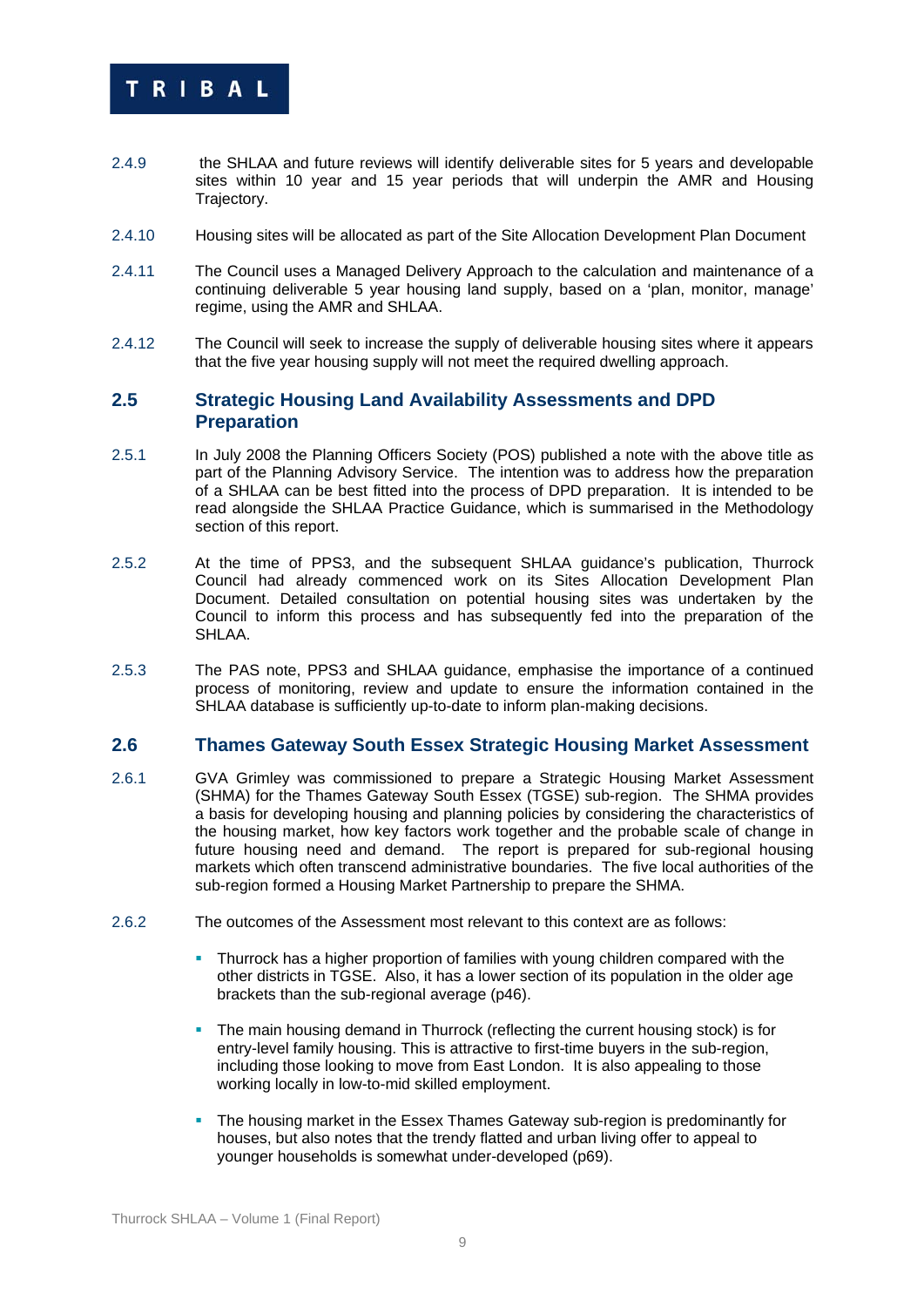# **3 Study Method**

#### **3.1 Overview**

- 3.1.1 As the introduction to this report has highlighted, recent years have seen important developments in the Government's policy approach to planning for new housing. This chapter outlines the main methodological changes that have characterised the transition from the UCS to the SHLAA. It also provides a justification for these changes.
- 3.1.2 This section sets out the methodology used in this Assessment.

#### **3.2 SHLAA Practice Guidance – the 10 stages**

3.2.1 The methodology is divided into eight main stages, with two further optional stages. The methodology used in this Assessment has broadly followed these stages; however there have been variations due to the specific circumstances under which the study has been undertaken.

#### **3.3 Methodology**

#### **Stage 1. Planning the Assessment**

3.3.1 This stage included a consultation process which invited comment on the proposed approach to the study and gave stakeholders, including developers and landowners, an opportunity to put forward sites to be assessed as part of the study.

#### **Stage 2. Determining which sources of sites should be included in the Assessment**

- 3.3.2 Stages 2, 3 and 4 of the practice guidance were carried out to fit with the specific context of this assessment. This is predominantly due to the advanced stage of the Core Strategy and Site Allocations DPD.
- 3.3.3 A SHLAA is usually undertaken early in LDF preparation, and as such is used to inform the Site Allocations DPD and the spatial elements of the Core Strategy. However, given that the Council had previously published its Preferred Options for both these DPDs, a full survey of the Borough to identify sites was considered unnecessary.
- 3.3.4 The sites that were included for assessment as part of the study included:
	- **LDF Preferred Options Housing Sites**
	- **LDF Reasonable Alternative Housing Sites**
	- Sites that were submitted to the Council as part of the LDF Preferred Options consultation period
	- Sites that were submitted as part of the SHLAA consultation process
	- All sites within the borough that have planning history (whether it be a refused, pending, outline or granted planning permission)
	- **Large mixed use sites featuring in TTGDC masterplans**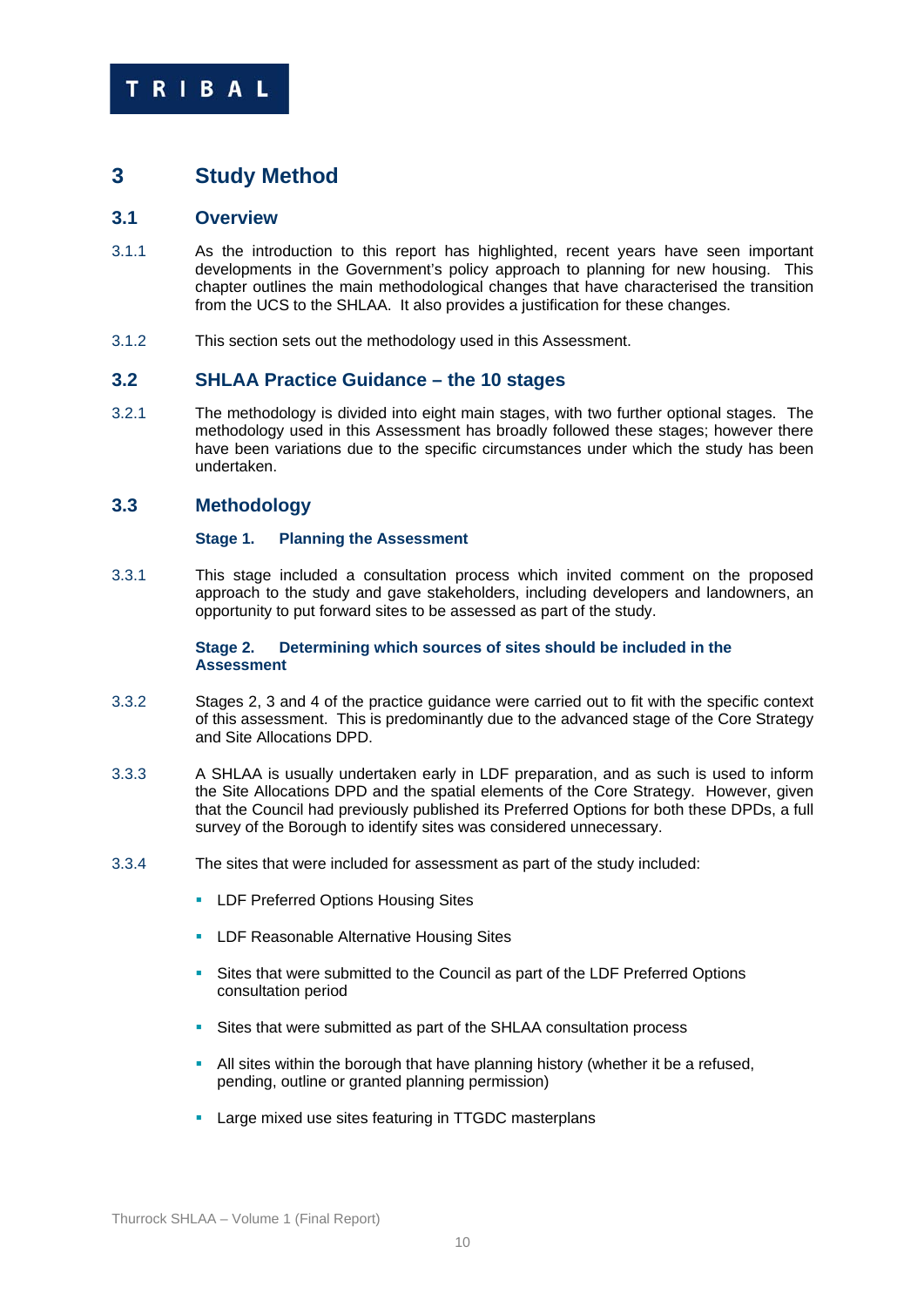#### **Stage 3. Carrying out the survey**

- 3.3.5 The survey stage to identify sites was not necessary as the sites to be assessed had already been identified by the Council.
- 3.3.6 However a survey was carried out of each of the sites identified to assess whether the sites identified were deliverable and developable. This is explained in full as part of Stage 7.

#### **Stage 4. Assessing the suitability of sites**

- 3.3.7 The following factors were considered in assessing a site's suitability for housing:
	- policy restrictions such as designations, protected areas, existing planning policy and corporate, or community strategy policy (see paragraph 21 above);
	- physical problems or limitations such as access, infrastructure, ground conditions, flood risk, hazardous risks, pollution or contamination;
	- potential impacts including effect upon landscape features and conservation; and
	- $\blacksquare$  the environmental conditions which would be experienced by prospective residents.
- 3.3.8 Given the advanced stage of Thurrock's LDF preparation, a number of the sites in the study were not considered to be in conformity with the existing planning policy. These sites were included in the assessment but the site capacity estimates are not included in the overall estimate for housing potential in the Borough. Although these sites are not considered to be suitable under current policy, they are considered to be suitable in other respects according to the SHLAA guidance, and therefore may be brought back into the housing supply pipeline at a later date.

#### **Stage 5. Assessing the availability and achievability of sites**

- 3.3.9 By assessing the availability and achievability of each site a judgement was made as to the likely delivery period of the site. The outcome of this stage was an allocation of each site into one of the following phasing periods:
	- 0-5 years / 6-10 years / 11-15 years / 11-15 years / 15+ / undeliverable
- 3.3.10 Availability was judged on the following criteria:
	- Land Ownership
	- Rights of Way/Potential Onerous Agreements
	- **Operational Requirements**
	- Developer Interest
- 3.3.11 The following criteria informed the judgment as to each site's Achievability:
	- **Attractiveness of Locality**
	- **Viability of Existing/Proposed Uses**
	- **Access/Highways**
	- **Potential Market Demand**
	- Potential Density of Development
	- Site Clearance and Contamination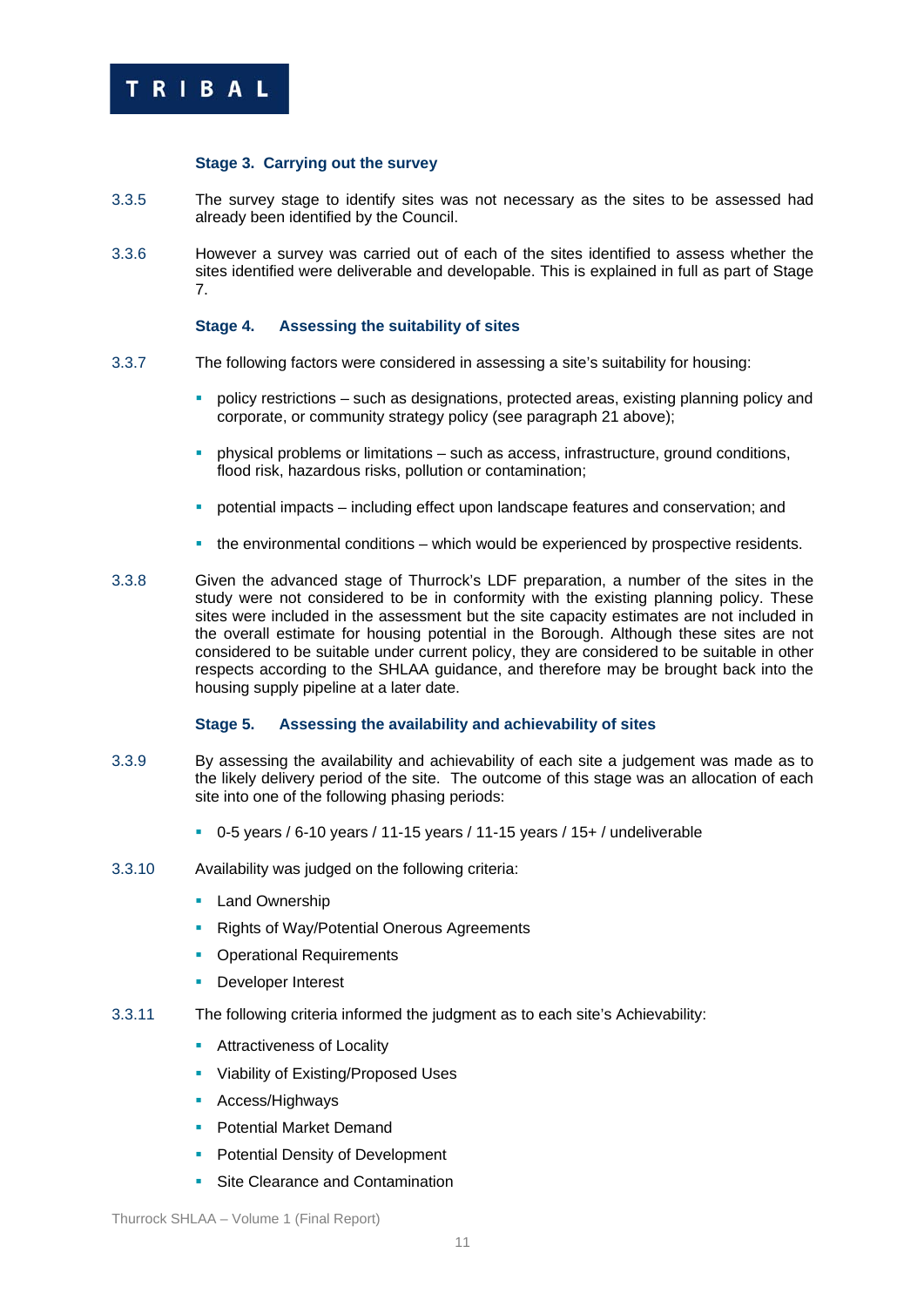- **Ground conditions (level)**
- Potential Townscape Impact (local services)
- Planning Costs , contributions and potential developers profit
- Overcoming Potential Constraints
- Possession
- Off Site Costs and Exceptional Works
- Prospect of Funding or Investment and Costs of Finance
- 3.3.12 Where constraints were identified relating to the availability or achievability of the sites, a consideration was made as to what action would be needed to remove them. These actions are included in the site schedules that are included as Volume 3 of the Assessment.

#### **Stage 6. Estimating the housing potential of each site**

- 3.3.13 This stage involved estimating the potential level of housing each site could provide. The main source of capacity estimates came from either applying a design case study to the site, or, for large sites, applying a neighbourhood density case study. Details of both approaches are provided in Chapter 4.
- 3.3.14 For sites that already have planning permission, or in some cases outline permission, the planning permission number was used as the capacity for the site. In addition to this, some of the sites extracted from the masterplans had indicative housing numbers; in some cases this was used as the capacity estimate.

#### **Stage 7. Reviewing the assessment**

- 3.3.15 The SHLAA results show that there are sufficient housing sites to deliver the requirements set out in the RSS. If there was a shortfall in provision then further stages would be needed in order to plan for this deficit. These stages would firstly reassess the pool of sites that were identified in the SHLAA as being suitable for housing, but were rejected under current policy only. These sites were assessed as having the capacity to accommodate 3,637 dwellings. The second stage would be to assess the housing potential of other broad locations in the Borough, and then (if there is still a shortfall) consider the housing supply that may come from windfall, based on previous trends and any knowledge regarding potential windfall sites.
- 3.3.16 One of the key purposes of a SHLAA is to allow a Local Authority to ensure an identifiable five year supply of deliverable sites. This SHLAA allows Thurrock Council to ensure that the first 5 years of sites are allocated and developable and that the 5-year supply is maintained as sites are developed out. Thurrock Council will be publishing a separate briefing report, which the SHLAA will inform, to demonstrate the 5-year supply in compliance with PPS3.

#### **Stage 8. Identifying broad locations for growth**

- 3.3.17 The SHLAA practice guidance defines Broad Locations as areas where housing development is considered feasible and will be encouraged, but where specific sites cannot yet be identified. This stage has not been carried out as part of the SHLAA because the study demonstrated sufficient housing sites to deliver the RSS requirements within identifiable sites.
- 3.3.18 In addition to the SHLAA, an RSS review will be undertaken by Thurrock Council, timetabled for 2011, which will assess the potential of broad locations such as the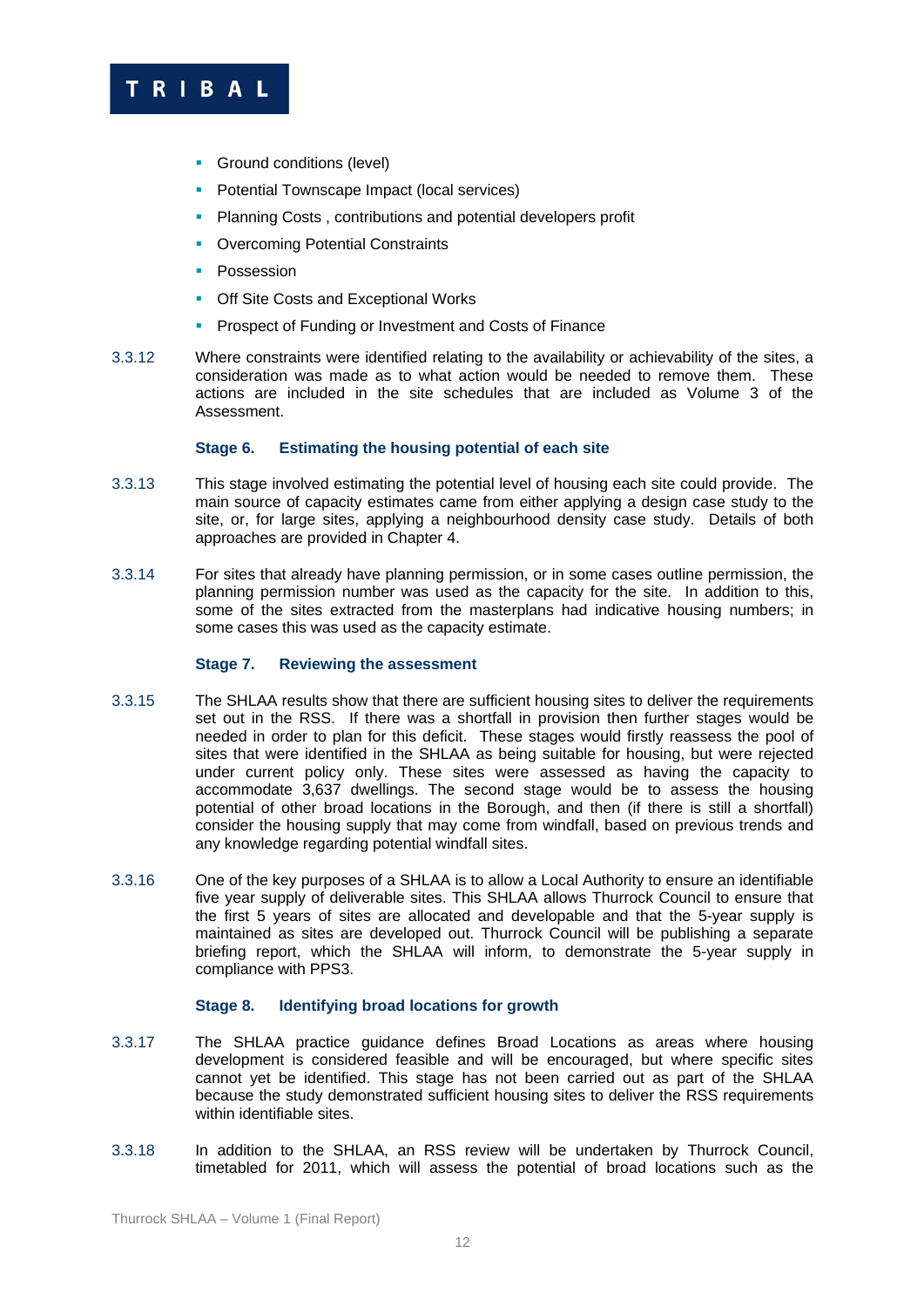

Lakeside Basin and the Tilbury 'eco-quarter'. This review will include an assessment of potential housing capacity in these areas.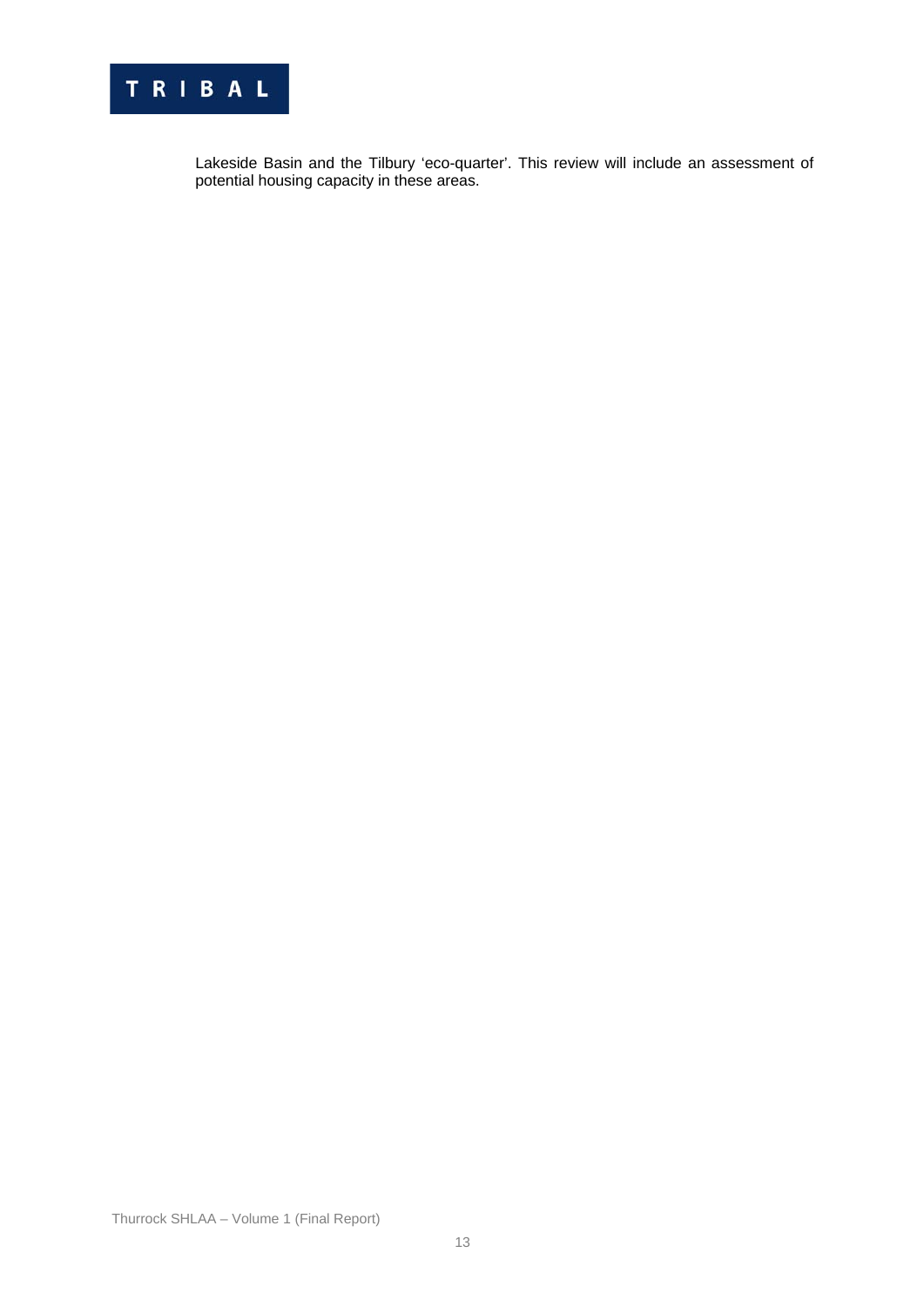# **4 Estimating housing potential through design**

### **4.1 Introduction**

4.1.1 As discussed in the above section on methodology, Stage 6 of the Assessment involved estimating the potential level of housing each site could provide. The main source of capacity estimates were derived by applying a design case study to the site, or, for large sites, applying a neighbourhood density. This chapter details the processes and logic behind the generation of these capacity estimates; firstly dealing with design case studies (Section 4.2) before addressing the neighbourhood density approach (Section 4.3).

### **4.2 Design Case Studies**

4.2.1 For sites under 5 hectares (the majority of the sites within existing settlements) a designled approach has been used which involves applying site specific designs to a selection of sites of varying context to estimate appropriate housing densities for a range of sites. These densities are then applied to similar sites throughout the study area to inform the housing capacity of each site.

#### **Site selection**

- 4.2.2 In selecting sites, the study team sought to choose sites that were representative in terms of:
	- Site location: the selection included sites within the ped-sheds (the ten minute walk-in catchments) of the town centres in the study area as well as sites in less accessible locations;
	- Site typology and size: the sites selected range from small infill plots to large sites with a range of previous and neighbouring uses; and
	- Design issues: each site provided an example of how to address particular challenges in terms of urban design.
- 4.2.3 It should be made clear that the sites illustrated were selected to provide a cross section of the sites identified by the study. They are not intended to imply that the Council favours these particular sites over any others. The analysis is merely intended to illustrate an approach that can be applied to the study settlements, providing a meaningful basis for assessing urban potential.

#### **Design approach**

- 4.2.4 The design led approach is based on the principles of sustainable, high quality residential, town centre and local centre environments.
- 4.2.5 The design principles for the study of urban potential for housing are set out below. These build upon the principles contained in the series of Sustainable Residential Quality  $(SRQ)$  documents<sup>2</sup>. SRQ is an approach used to assess the potential for residential development. Llewelyn Davies (now part of Scott Wilson) pioneered it through the work undertaken for a client group comprising the DETR (now the ODPM), LPAC (London Planning Advisory Committee – now subsumed within the GLA), the Housing Corporation, London Transport, GOL (Government Office for London) and GOSE (Government Office

-

<sup>&</sup>lt;sup>2</sup> Sustainable Residential Quality: New Approaches to Urban Living (1997), Sustainable Residential Quality: An Approach and Method Statement (1999) and Sustainable Residential Quality: Exploring the Housing Potential of Large Sites (2000).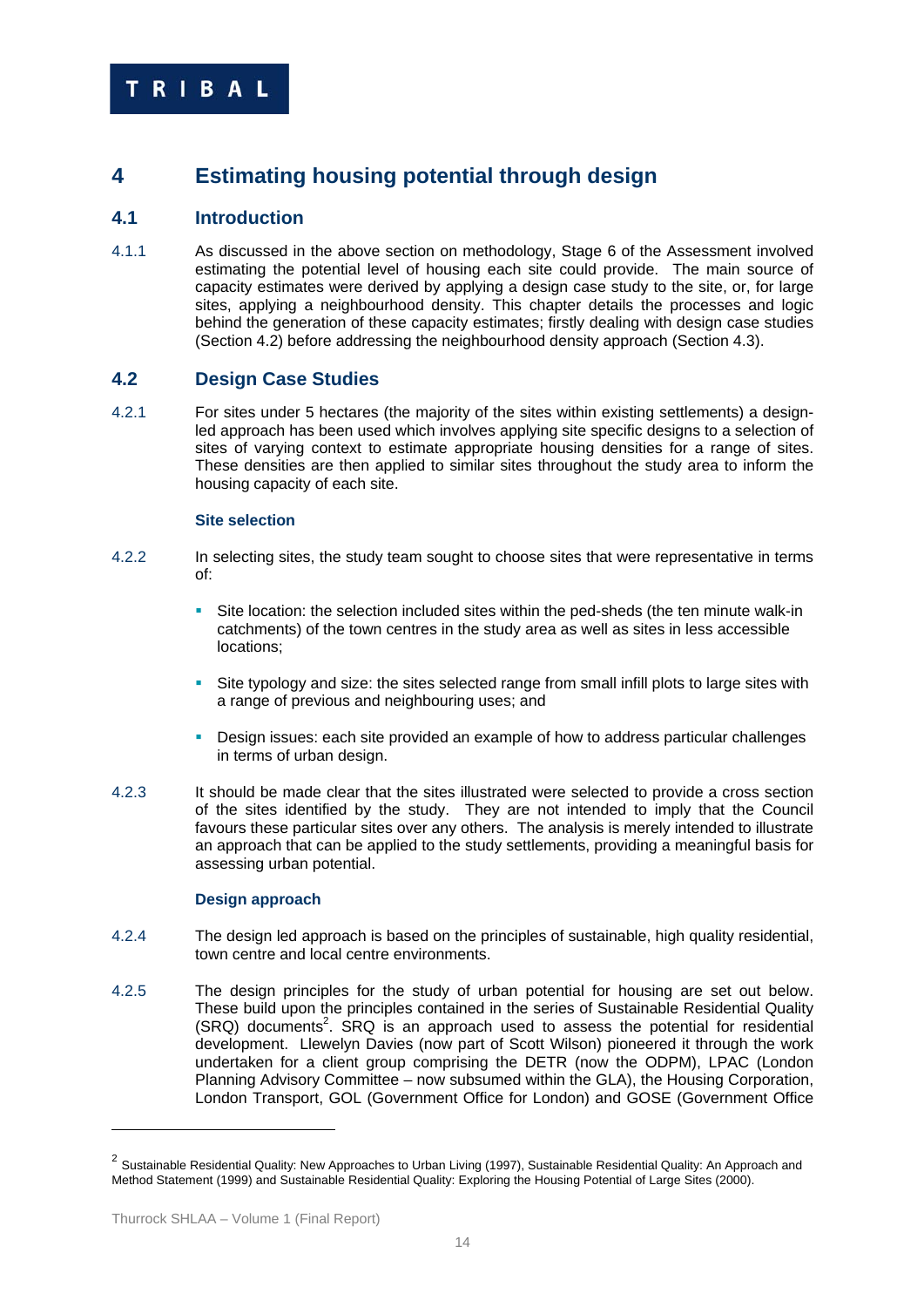for the South East) between 1997 and 2000. This work was endorsed both in PPG3 and Tapping the Potential. In summary, there are six key principles of SRQ:

- Intensifying the use of urban land and buildings while maintaining and enhancing environmental quality;
- **Encouraging long term quality in new housing design;**
- Maximising the contribution of new housing development to meeting urban regeneration objectives;
- Creating the greatest possible opportunity for pedestrian access to facilities and transport;
- Encouraging forms of housing which seek to reduce residents' propensity to own cars; and
- Enhancing the quality of the urban environment, as well as community and social facilities.
- 4.2.6 The principles also build upon the raft of good practice guidance published by the ODPM (now CLG) and CABE. These include 'By Design: Better Places to Live' (a companion guide to PPG3 / PPS3) and the design guide 'Safer Places: The Planning System and Crime Prevention'.
- 4.2.7 The case study design exercises follow the principles set out in Table 4.1 below.
- 4.2.8 Two scenarios were developed for each of the case study sites. One scenario (A) reflects current planning policies and design standards as set out in the development plan (but ensuring the exercises are PPS3 compliant), with the second scenario (B) looking to design to unlock higher densities and attractive living environments. The two scenarios are sufficiently distinct in order to illustrate the policy choices in terms of developing design standards and in indicating the lower and upper ends of housing potential.
- 4.2.9 The design case studies are presented in Volume 2 of this Report. The densities achieved under these exercises are summarised in Table 4.1 below. Case Studies 1 to 11 have been carried forward from the Urban Capacity Study.
- 4.2.10 Case Studies 12 to 14 are new design typologies. These new typologies have been introduced to reflect the changing demand for housing in Thurrock and also the new types of sites that are becoming available.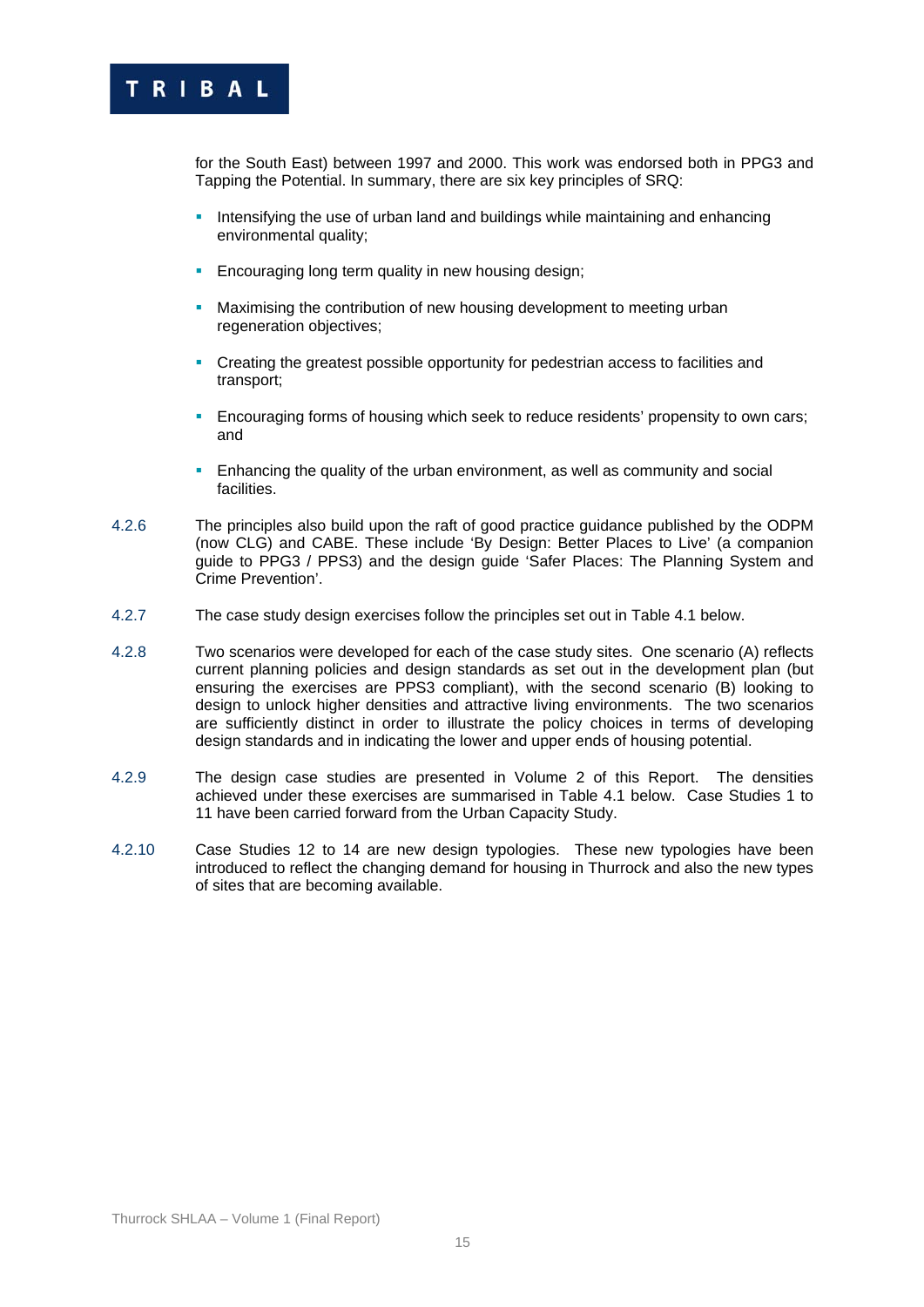|  |  |  |  | Table 4-1 Design case study densities |
|--|--|--|--|---------------------------------------|
|--|--|--|--|---------------------------------------|

| No.            | <b>Capacity</b><br><b>Estimate</b> | <b>Site Ref</b>   | <b>Site Type</b>                            | Density*             |                      |  |
|----------------|------------------------------------|-------------------|---------------------------------------------|----------------------|----------------------|--|
|                | <b>source</b>                      |                   |                                             | <b>Scenario</b><br>A | <b>Scenario</b><br>B |  |
| 1              | <b>Urban Capacity</b>              | <b>AVE 02</b>     | Urban                                       | 33                   | 50                   |  |
| $\overline{2}$ | Study                              | <b>CSM 08</b>     | Urban                                       | 32                   | 55                   |  |
| 3              |                                    | <b>GRI 04</b>     | Urban                                       | 31                   | 57                   |  |
| 4              |                                    | <b>GTH 17</b>     | Urban                                       | 40                   | 80                   |  |
| 5              |                                    | GTH 06            | Urban                                       | 30                   | 60                   |  |
| 6              |                                    | LTB 03            | Urban                                       | 30                   | 53                   |  |
| $\overline{7}$ |                                    | OCK <sub>15</sub> | Urban                                       | 19                   | 55                   |  |
| 8              |                                    | STW <sub>06</sub> | Urban                                       | 48                   | 76                   |  |
| 9              |                                    | <b>WTS 21</b>     | Urban                                       | 85                   | 110                  |  |
| 10             |                                    | <b>WTS 38</b>     | Urban                                       | 81                   | 102                  |  |
| 11             |                                    | <b>GRI 29</b>     | Urban                                       | 69                   | 150                  |  |
| 12             | <b>New SHLAA</b><br>Typology       | <b>GRI 28</b>     | Mixed use / Town<br>Centre                  | 306                  | 306                  |  |
| 13             |                                    | STW02             | Greenfield edge of<br>urban area            | 30                   | 45                   |  |
| 14             |                                    | <b>GRI 35</b>     | Urban high density /<br><b>Tower Blocks</b> | 323                  | 323                  |  |

\*Densities are expressed as the number of dwelling units per hectare (dph)

### **4.3 Estimating the housing capacity of larger sites**

- 4.3.1 The method for estimating site capacities using design case studies as set out above is suitable for small sites where using a net density is appropriate.
- 4.3.2 Larger sites (i.e. over 5 hectares) will require space for other uses than simply housing, such as infrastructure, open space and community facilities. Design case studies for larger sites would be a complex undertaking, and would not necessarily be applicable to the other sites in the study as there would be more variation in densities between larger sites than smaller ones. For this reason a different method is used for calculating the capacities of larger sites.
- 4.3.3 The method used in this study involves an estimation of residential densities, based on research into the density of large-scale sustainable neighbourhoods, which are normally residential-led mixed use but are large enough to accommodate land for other uses, including employment, community facilities, schools, hospitals, and open space.
- 4.3.4 The neighbourhood exemplars upon which this research is based have been selected from all Medium Super Output Areas (MSOAs) in England which display the following characteristics:
	- predominantly housing and are predominantly urban in nature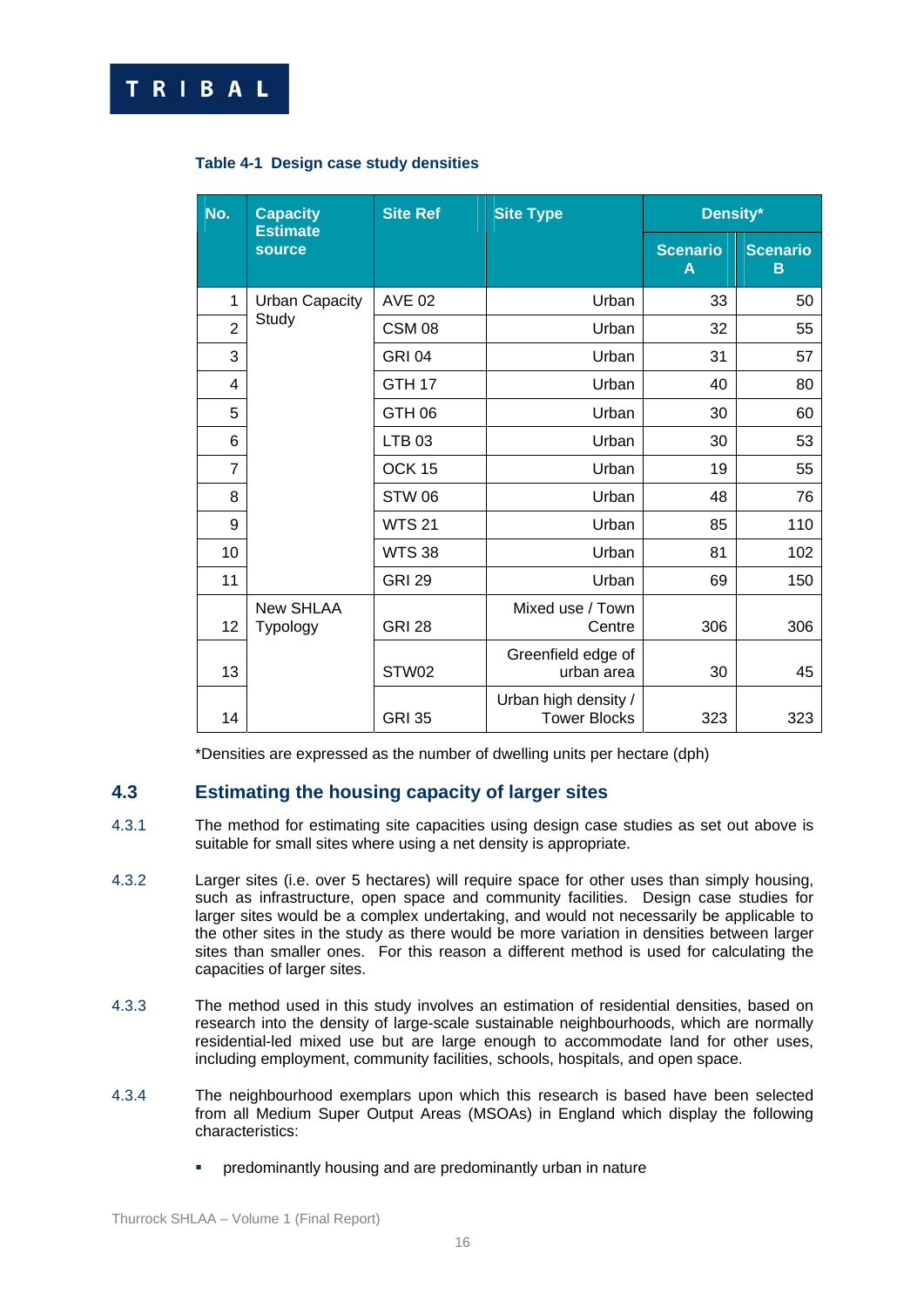- good levels of green space
- an element of employment land use.
- an appropriate ratio of housing to other land uses
- **a** are socio-economically successful
- a good urban form and structure
- 4.3.5 The findings from this research have resulted in a generic density range of between 25dph and 35 dph for sites between 5 and 10 hectares in size and a 20 dph - 30 dph range for sites over 10 hectares in size.
- 4.3.6 The design case study sites work on net densities, which include:
	- access roads within the site;
	- **private garden space;**
	- **car parking areas:**
	- **EXEDENT** incidental open space and landscaping; and
	- children's play areas where these are to be provided.
- 4.3.7 Using this neighbourhood density approach, a gross density is considered, which includes:
	- Rail, tram, guided bus or other public transport infrastructure
	- Community facilities (hospitals, schools, community centres)
	- **Retail, office or industrial areas**
	- **Major open space such as parks and nature reserves**
	- **Major roads**
	- Other non-domestic buildings (places of worship, leisure facilities and so on)
- 4.3.8 In the same way as for design case study sites, we have used a lower density scenario and a higher density scenario.
- 4.3.9 The neighbourhood densities that have been used are:

#### **Table 4-2 Neighbourhood density estimates**

| $N$ o | <b>Site Area</b> | <b>Scenario</b> | <b>Gross Density</b><br>(dph) |
|-------|------------------|-----------------|-------------------------------|
|       |                  | Scenario A      | 25                            |
| 15    | $5-10$ ha        | Scenario B      | 35                            |
|       |                  | Scenario A      | 20                            |
| 16    | Over 10ha        | Scenario B      | 30                            |

Thurrock SHLAA – Volume 1 (Final Report)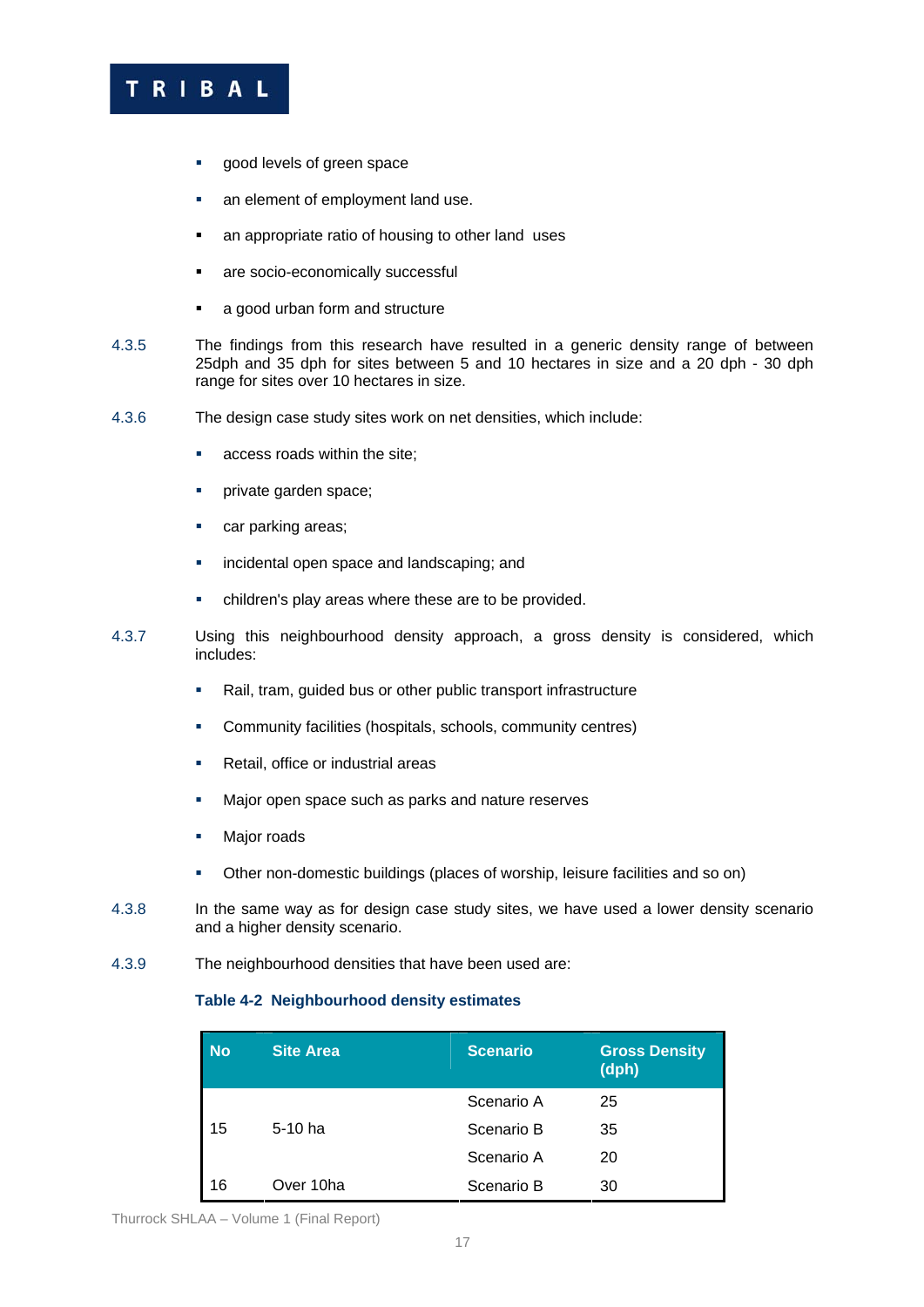

#### **Central urban sites over 5 hectares**

- 4.3.10 As outlined above the neighbourhood density approach estimates housing capacities for large sites that are residential-led mixed use but also accommodate land for other uses, including employment, community facilities, schools, hospitals, and open space. The research that underpins this capacity is predominantly based on sustainable neighbourhoods that are functioning within a suburban setting.
- 4.3.11 Within this SHLAA there are numerous sites that are above 5 hectares that fall within central urban areas and are therefore extremely close to services and transport links that would be associated with a town centre location. With this in consideration, it is not appropriate to apply the neighbourhood density (i.e. 20–30 / 25–35) to such central sites. Therefore there are numerous sites within the SHLAA that, although over 5 hectares, have been assigned design case studies. Nearly all of these sites have been assigned a case study which is most appropriate for a large centrally located residential-led mixeduse development scheme.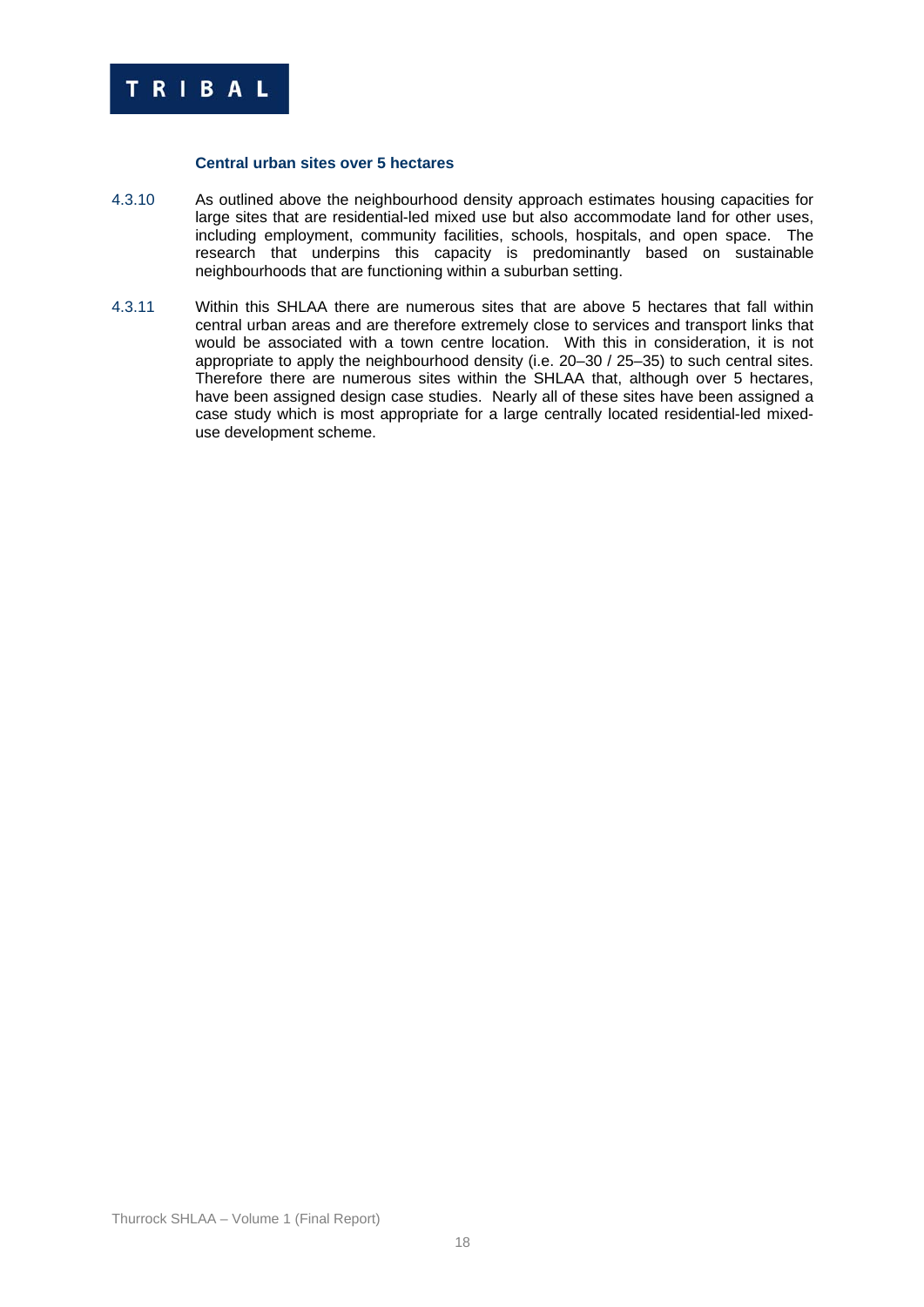# **5 Results**

# **5.1 Introduction**

- 5.1.1 This chapter sets out the results of the assessment by ward. The potential capacity for housing in each ward is identified, as well as a judgement as to the phasing of housing delivery.
- 5.1.2 Detailed site schedules are included as Volume 3 of this report and the site maps are set out in Volume 4. The schedules include commentary for each site regarding particular constraints and site characteristics. They also give details of any relevant planning history, as well as indicating if the site appears in any of the TTGDC masterplans. The schedules in Volume 3 also include the individual capacity and phasing estimates for each site, as well as summary table for ward totals.

#### **5.2 Site Suitability**

- 5.2.1 After testing the suitability of each of the sites a final schedule of accepted housing sites was formulated. The method for determining these suitable sites is detailed in Stage 4 of our methodology (see Section 3). In total, 294 sites were deemed suitable for housing development and 128 unsuitable. 19 were rejected on the basis of current policy only.
- 5.2.2 The detailed Site Suitability assessment can be found in SHLAA Volume 3: Site **Schedules**

### **5.3 Site Availability and Achievability**

- 5.3.1 Each site was assessed according to whether it was judged to be available and achievable. Availability was based on whether there was a clear intention by a developer or landowner to develop the site for housing. Achievability was based on both cost factors and market factors. Each site was categorised as High, Medium or Low for each of these factors.
- 5.3.2 313 sites were included in the assessment. These are sites that were considered to be suitable for housing, including sites that had been rejected on the basis of current policy.
- 5.3.3 The detailed availability and achievability assessment can be found in SHLAA Volume 3: Site Schedules.

### **5.4 Capacity Estimate**

- 5.4.1 Table 4 below shows the estimated housing capacity of each ward. As discussed in Chapter 4, the majority of the capacity estimates are derived from applying design case studies or the neighbourhood densities. Some of the capacity figures were taken from existing planning permissions or from indicative housing numbers as set out in masterplans.
- 5.4.2 Across the 294 sites there is an estimated capacity for 19,280 residential dwellings with the potential to come forward in the first 15 years, with a further 1,482 estimated as deliverable beyond the first 15 years. The total figure has been broken down into the following phases:

 $0-5$  years = 4,293 dwellings  $6-10$  years = 7,983 dwellings 11-15 years  $= 7,004$  dwellings

Thurrock SHLAA – Volume 1 (Final Report)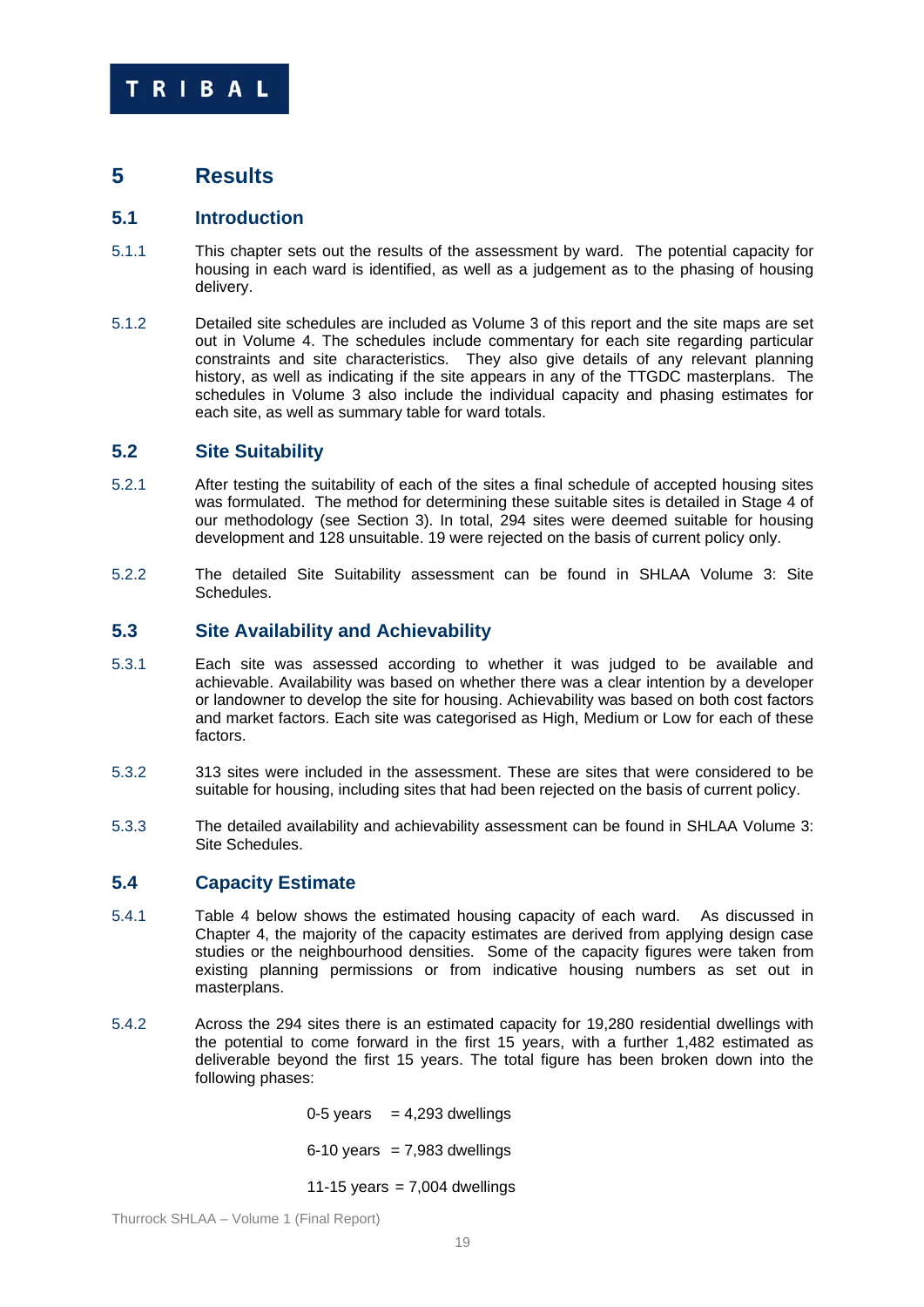15+ years =  $1,482$  dwellings

Sites rejected on the basis of current policy  $= 3642$  dwellings

# **Table 5-1 Capacity estimates by ward**

| <b>Ward</b>                                | <b>Dwelling Capacity Estimate</b> |
|--------------------------------------------|-----------------------------------|
| Aveley and Uplands                         | 602                               |
| <b>Belhus</b>                              | 414                               |
| Chadwell St Mary                           | 120                               |
| <b>Chafford and North Stifford</b>         | 17                                |
| Corringham and Fobbing                     | 264                               |
| East Tilbury                               | 528                               |
| <b>Grays Riverside</b>                     | 3307                              |
| <b>Grays Thurrock</b>                      | 1431                              |
| <b>Little Thurrock Blackshots</b>          | 385                               |
| <b>Little Thurrock Rectory</b>             | 968                               |
| Ockendon                                   | 1174                              |
| Orsett                                     | 65                                |
| South Chafford                             | 140                               |
| Stanford East and Corringham Town          | 18                                |
| Stanford-le-Hope West                      | 627                               |
| <b>Stifford Clays</b>                      | 245                               |
| The Homesteads                             | 55                                |
| <b>Tilbury Riverside and Thurrock Park</b> | 715                               |
| <b>Tilbury St Chads</b>                    | 303                               |
| West Thurrock and South Stifford           | 9386                              |
| Total <sup>3</sup>                         | 20,763                            |

-

 $3$  Total may not add up accurately due to rounding

Thurrock SHLAA – Volume 1 (Final Report)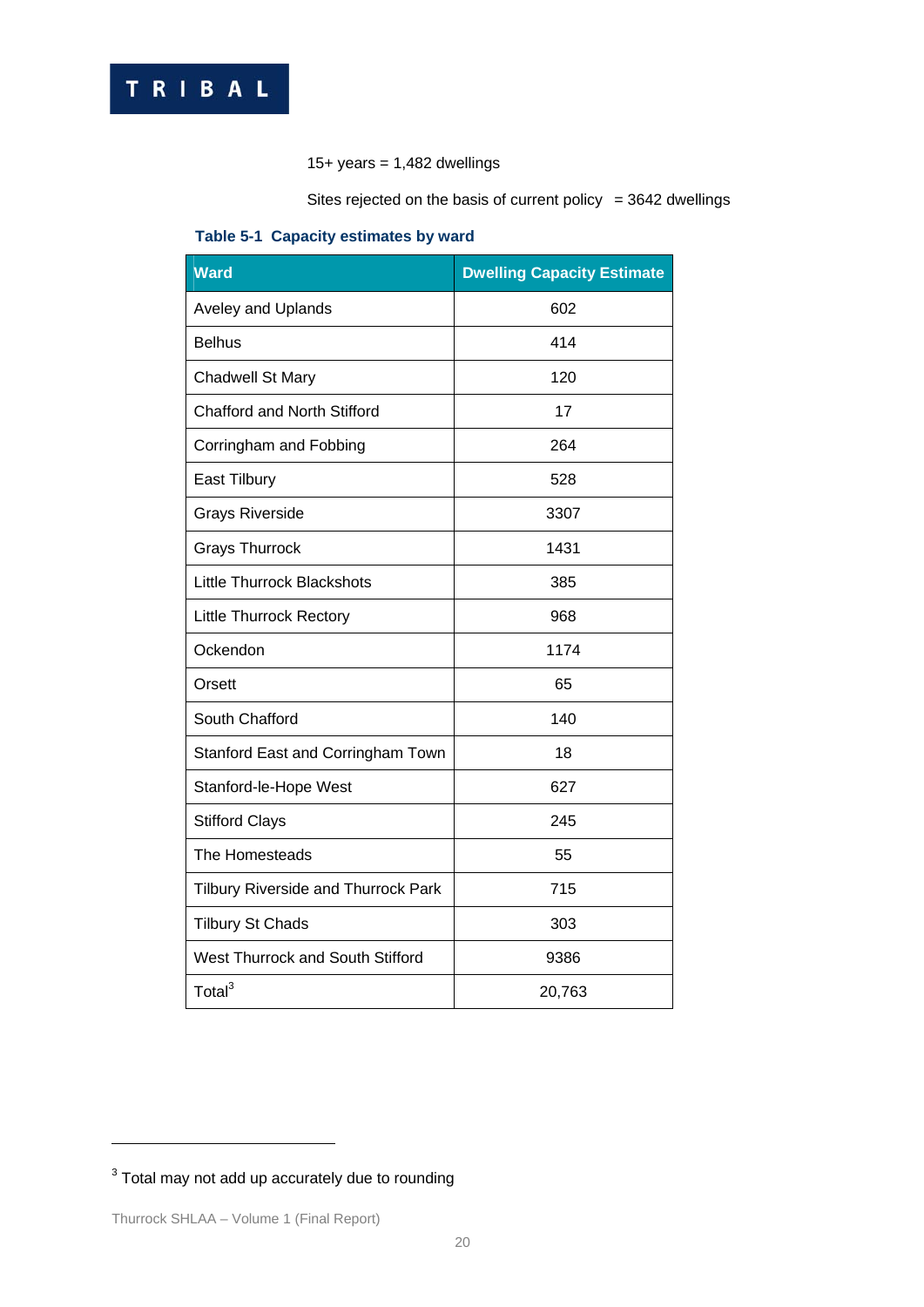# **Table 5-2: Phasing by ward**

| <b>Ward</b>                                   | $0-5$<br>years | $6 - 10$<br>years | $11 - 15$<br>years | $15+$       | <b>Ward</b><br><b>Totals</b> |
|-----------------------------------------------|----------------|-------------------|--------------------|-------------|------------------------------|
| <b>Aveley and Uplands</b>                     | 402            | 200               | 0                  | 0           | 602                          |
| <b>Belhus</b>                                 | 31             | 183               | 200                | $\Omega$    | 414                          |
| Chadwell St Mary                              | 36             | 73                | 11                 | 0           | 120                          |
| <b>Chafford and North Stifford</b>            | 5              | 12                | 0                  | 0           | 17                           |
| Corringham and Fobbing                        | 27             | 33                | 204                | 0           | 264                          |
| East Tilbury                                  | 19             | 489               | 21                 | 0           | 528                          |
| <b>Grays Riverside</b>                        | 385            | 563               | 877                | 1482        | 3307                         |
| <b>Grays Thurrock</b>                         | 85             | 1244              | 102                | 0           | 1431                         |
| <b>Little Thurrock Blackshots</b>             | 6              | 281               | 98                 | 0           | 385                          |
| <b>Little Thurrock Rectory</b>                | 57             | $\overline{2}$    | 908                | 0           | 968                          |
| Ockendon                                      | 120            | 1026              | 28                 | 0           | 1174                         |
| Orsett                                        | 53             | 12                | 0                  | 0           | 65                           |
| South Chafford                                | 140            | 0                 | 0                  | 0           | 140                          |
| <b>Stanford East and Corringham</b><br>Town   | 18             | 0                 | 0                  | 0           | 18                           |
| Stanford-le-Hope West                         | 87             | 360               | 179                | $\Omega$    | 627                          |
| <b>Stifford Clays</b>                         | 25             | 31                | 190                | 0           | 245                          |
| The Homesteads                                | 45             | 10                | 0                  | 0           | 55                           |
| <b>Tilbury Riverside and Thurrock</b><br>Park | 31             | 88                | 595                | 0           | 715                          |
| <b>Tilbury St Chads</b>                       | 202            | $\overline{7}$    | 94                 | 0           | 303                          |
| West Thurrock and South Stifford              | 2518           | 3371              | 3497               | $\mathbf 0$ | 9386                         |
| Total <sup>4</sup>                            | 4292           | 7985              | 7004               | 1482        | 20,763                       |

-

 $4$  Totals may not sum due to rounding

Thurrock SHLAA – Volume 1 (Final Report)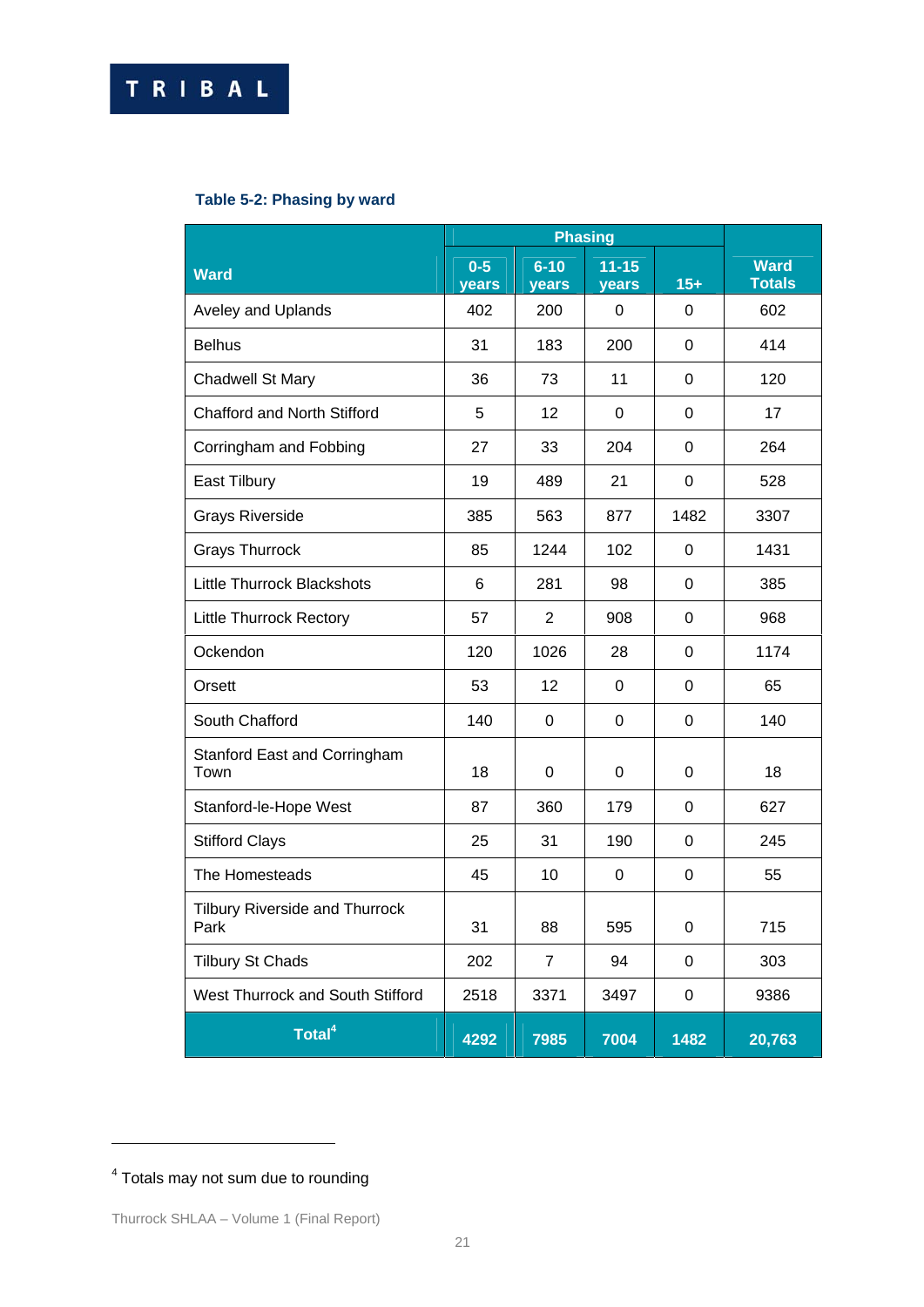

5.4.3 The detailed dwelling capacity estimate assessment can be found in SHLAA Volume 3: Site Schedules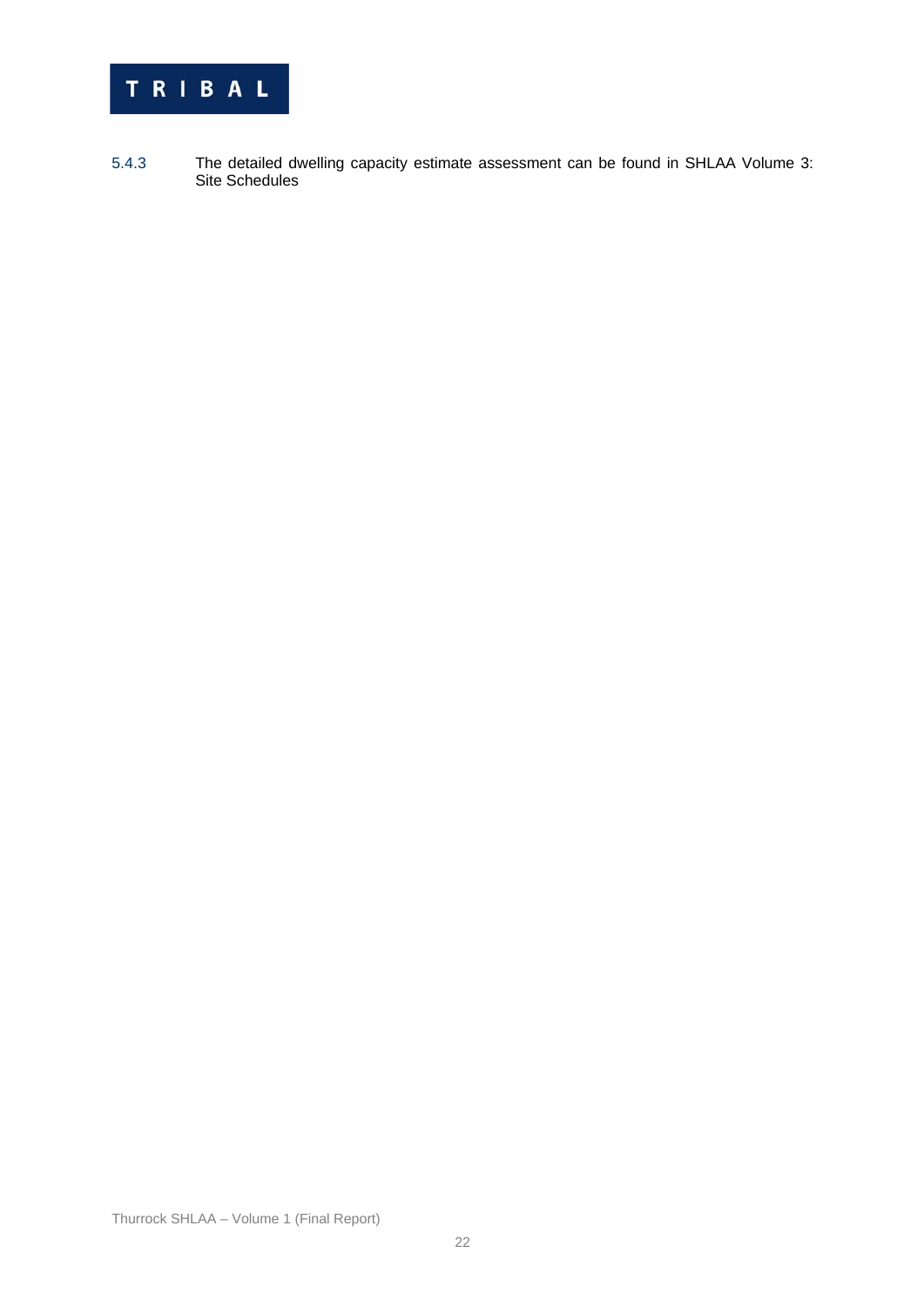# **6 Towards a monitoring framework**

6.1.1 The SHLAA can only be a snapshot in time, providing the estimated housing potential at the time the study was undertaken. It is therefore essential that the findings and assumptions underlying the assessment should be monitored over time by tracking the progress of sites and number of completions, as well as any possible new additions to housing sites. This section sets out an approach to monitoring, using the principles of 'Plan, Monitor, Manage' (PPS3 – Housing).

### **6.2 Annual Monitoring Reports – Local Authorities**

- 6.2.1 In order to supply a flexible, responsive supply of sites, it is necessary to monitor the supply of deliverable sites on an annual basis. This is achieved through Annual Monitoring Reports, considered essential in meeting the objectives of PPS3. Local Planning Authorities should ensure the following tasks are carried out:
	- On a regular and frequent basis, monitoring housing planning permissions granted and completions, whether on previously-developed land or greenfield, in both urban and rural communities.
	- Reporting on progress against the housing and previously-developed land trajectories and, where relevant, targets and design quality objectives.
	- Setting out the actions to be undertaken where actual performance does not reflect the housing and previously-developed land trajectories and/or target, and is outside of the specified acceptable ranges.
	- Considering whether it is necessary to update the housing market and land availability evidence bases and review relevant Local Development Documents in order to be able to continue to maintain an up-to-date supply of deliverable sites.

### **6.3 Annual Monitoring Reports – Regional Bodies**

- 6.3.1 As well as monitoring from Local Authorities, it is also essential that Regional Planning Bodies regularly scrutinise the housing potential of the area, and ensure that its full potential within the regional setting is being utilised.
- 6.3.2 It is therefore necessary that Regional Planning bodies complete Annual Monitoring Reports, which should be based upon undertaking the following tasks;
	- On a regular and frequent basis, monitoring progress across the region in terms of housing planning permissions granted, completions, whether on previously-developed land or greenfield and in both urban and/or rural communities.
	- Reporting on progress against the housing and previously-developed land trajectories and, where relevant, targets and design quality objectives.
	- Setting out the actions to be undertaken at the regional level where actual performance does not reflect the regional housing and previously developed land trajectories, and/or targets.
	- Considering delivery performance in the context of the relevant national policy objectives.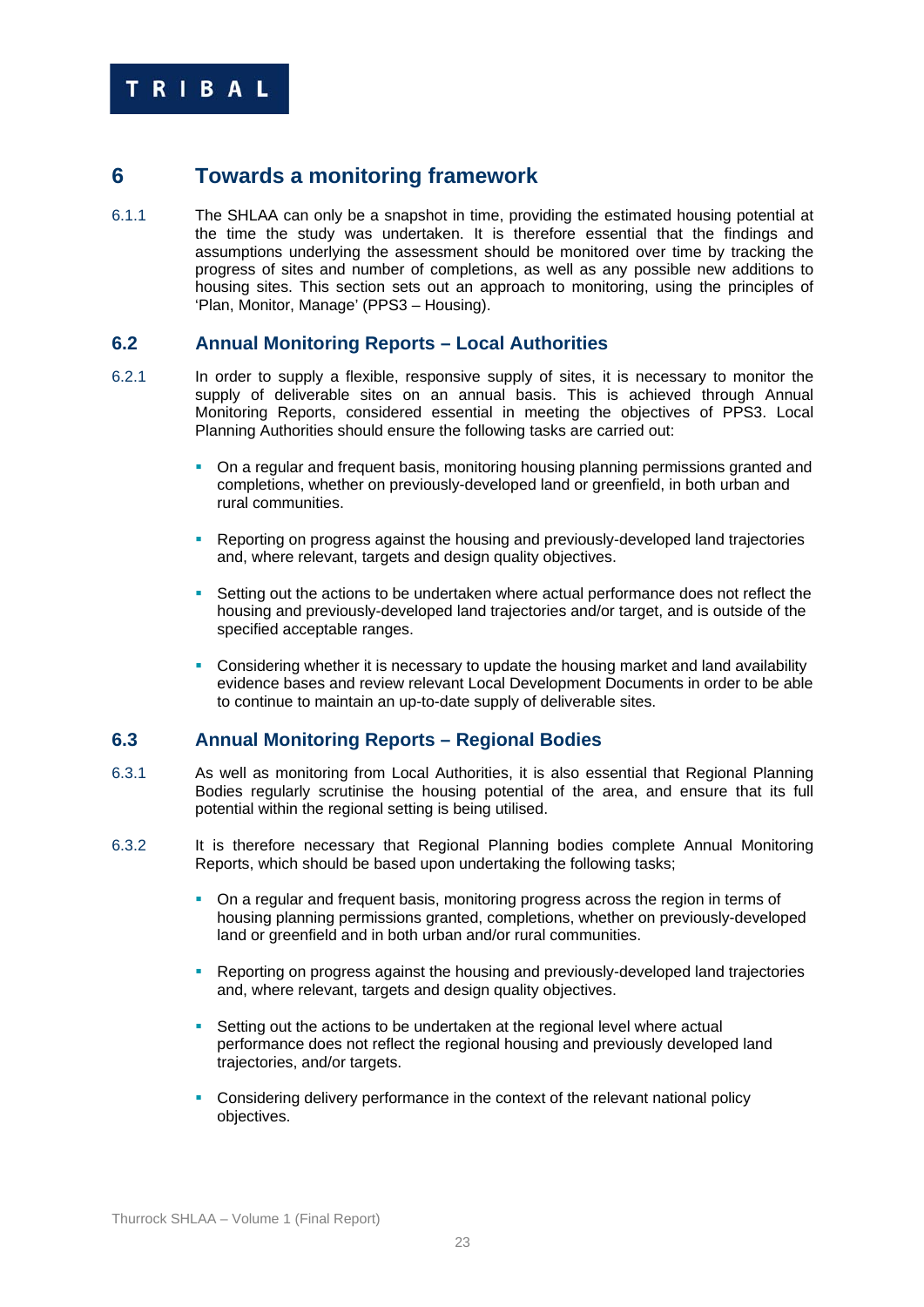### **6.4 Towards a Monitoring Framework**

- 6.4.1 In the completion of Annual Monitoring Reports, it is crucial that sites at every stage of the development pipeline are considered. This incorporates those sites identified with longterm potential in the SHLAA, through to their entry into the five years supply of deliverable sites, and to their eventual completion.
- 6.4.2 Table 6.1 sets out some initial categories that may be useful when establishing a monitoring framework. It should be noted that this is only a suggestion for monitoring and updating the SHLAA and that the Council may find it useful to adapt it to better reflect local circumstances.
- 6.4.3 In Table 6.1, a number of dwellings can be assigned to each category with a total at the bottom to indicate the cumulative number of dwellings. This method permits the calculation of potential units at every stage of the planning process, right up to the total number of dwellings at stage M. Actual numbers of dwellings are not provided for Broad Locations, so it would be sensible to exclude them from this cumulative calculation, hence a separate category at the end (N) has been provided.
- 6.4.4 In order to monitor sites that have been rated as 'unsuitable' in this SHLAA it is recommend that an annual review of sites in the database is carried out, in the light of any new information that may have come forward. The sites would remain 'unsuitable' unless anything has changed, for example a policy change, or a change to circumstances such as new information on flood risks. This would apply to sites that fall into the 'R2' category in this SHLAA (sites that are rejected on the basis of current policy only).

When referring to Table 6.1, it is worth bearing in mind that:

- the majority of units on sites granted outline consent (Block E) are considered as part of the five year supply of deliverable sites; although a small minority will fall into further phases.
- In contrast, the majority of the number of units subject to developer interest (Block J) will fall in the period beyond the first five years; although there will be some sites included in the five year supply of deliverable sites.
- 6.4.5 Through regular monitoring, and ongoing assessment as to the degree of suitability, availability and achievability of each site, when circumstances do change and housing potential does emerge, response time can be reduced. Therefore, rather than relying on infrequent large-scale land assessments, this method of continuous monitoring ensures there is little or no lag-time between the emergence of potential housing sites, their identification for reporting purposes and their subsequent progress into the planning process.

| <b>Block</b> | <b>Stage of Planning Process</b>                                   |
|--------------|--------------------------------------------------------------------|
| А            | No. of completions $2001 - 2006$ (prior to capacity<br>assessment) |
| в            | No. of units completed post 2006                                   |
|              | No. of units under construction                                    |

#### **Table 6-1: Categories of planning process**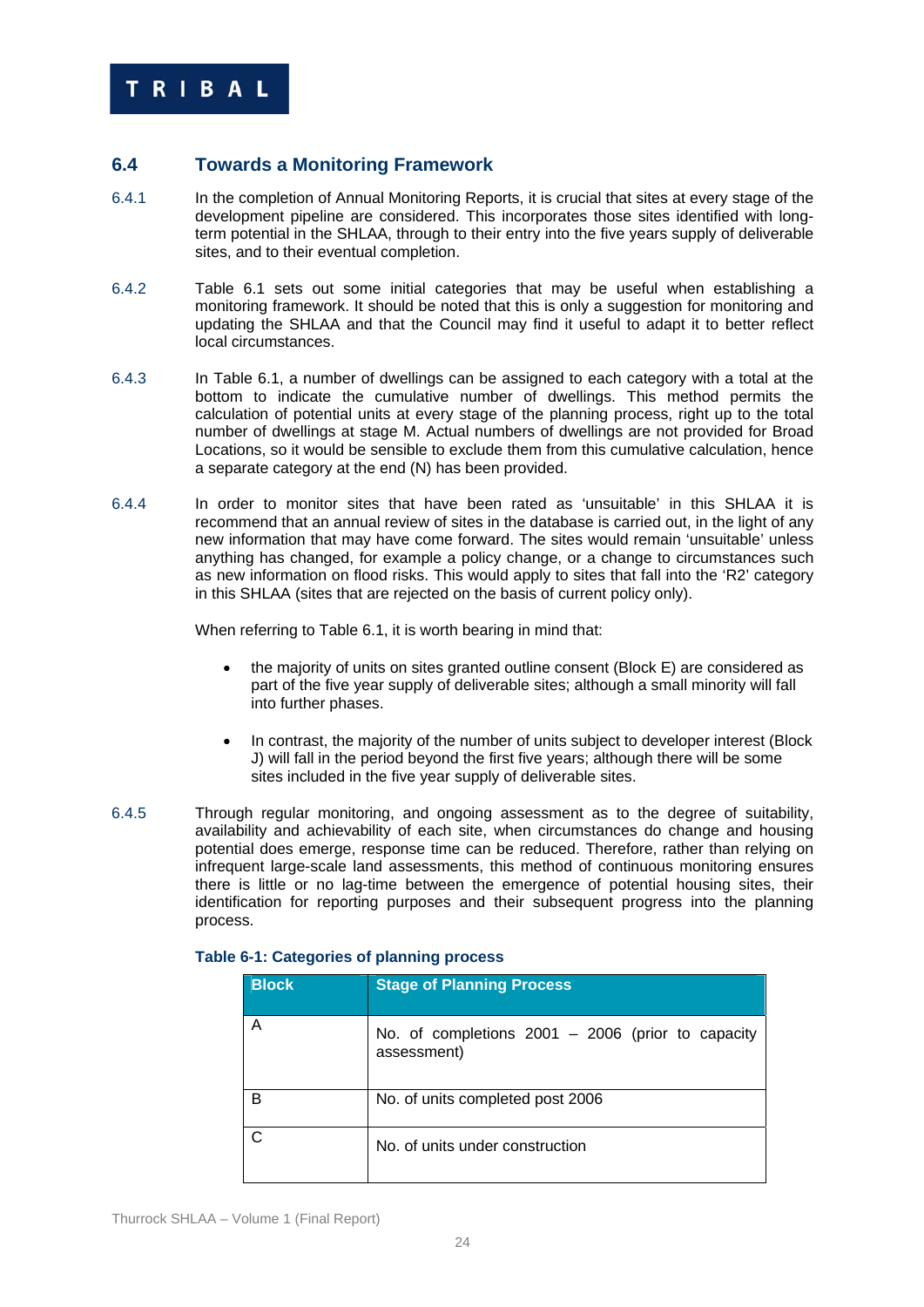| D | No. of units on sites granted full consent                                                    |
|---|-----------------------------------------------------------------------------------------------|
| Е | No. of units on sites granted outline consent                                                 |
| F | No. of units on sites where consent has been granted<br>for part of the land area             |
| G | No. of units on sites subject to planning applications                                        |
| н | No. of units on sites where only part of the land area is<br>subject to an application        |
|   | No. of units on sites where applications have been<br>refused, withdrawn or subject to appeal |
| J | No. of units on sites subject to developer interest                                           |
| K | No. of units on other sites allocated in the local plan<br>review / LDF for housing           |
|   | No. of units on sites phased in the period 6-10 years                                         |
| М | No. of units on sites phased in the period 11-15 years                                        |
| N | Sites identified as broad locations                                                           |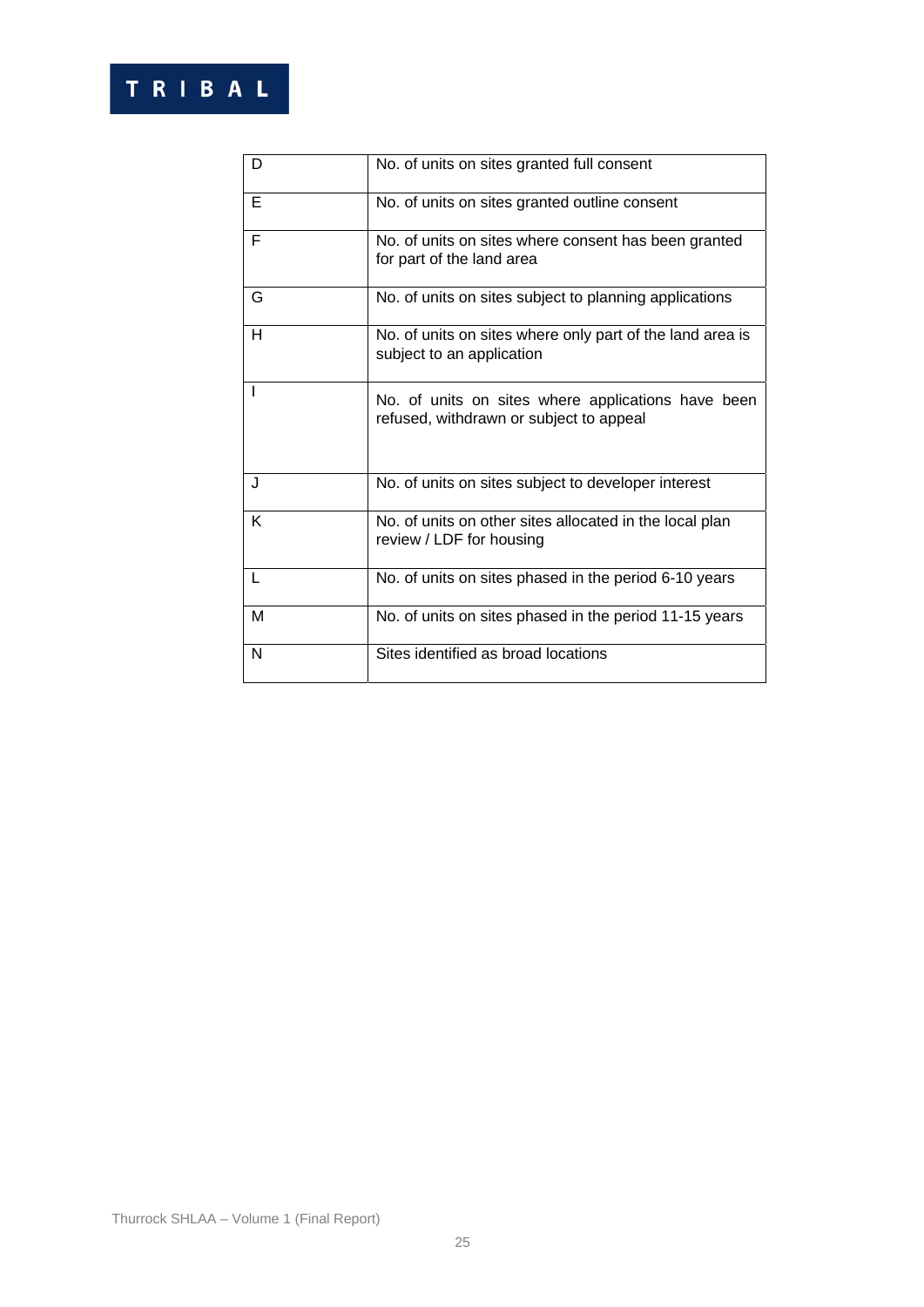

# Appendix A – Consultation Letter

Dear \_\_\_\_\_\_\_\_\_\_\_\_\_\_

# **STRATEGIC HOUSING LAND AVAILABILITY ASSESSMENT FOR THURROCK COUNCIL**

Thurrock Council has commissioned Tribal Urban Studio with CB Richard Ellis to undertake a Strategic Housing Land Availability Assessment (SHLAA) for the period 2008-2031 in accordance with Planning Policy Statement 3: Housing. This was introduced by Government to encourage a step change in housing delivery and requires each Local Authority to carry out a SHLAA to inform their housing delivery strategy. The SHLAA will underpin the Council's final adopted strategic approach to housing development in the Borough up to 2021 and the rolling forward of a strategic 15 year housing supply.

As part of this process, Thurrock Council has to identify land for housing over a 15 year period and beyond, and to undertake a study that will make an assessment of the developable and deliverable identified land and buildings to meet Thurrock's future housing requirements.

This letter is intended to inform you of the study and to provide developers, landowners and the public the opportunity to suggest suitable land, sites and buildings within and adjoining settlements, which you consider may have potential for housing development up to 2031. **Sites that have previously been submitted that the council is aware of through previous consultation will be considered and do not need to be re-submitted.** 

Please note, the inclusion of a site within the SHLAA does not mean that a site has been allocated for residential development and does not imply planning permission will be granted. Each site will be assessed.

A summary of our method statement and Site Suggestion form is attached. All completed forms must be received by Friday August  $1<sup>st</sup>$  2008. The Site Suggestion form is also available on the Council's website on www.thurrock.gov.uk/Strategicplanning

For further information please contact Una McGaughrin on 0207 079 9133 or at una.mcgaughrin@tribalgroup.co.uk.

We look forward to receiving any comments that you may have.

Yours Faithfully

**XXXXXXXX** 

**Note**: This consultation is **NOT** part of the formal consultation of the Preferred Options Core Strategy and Site Specific Allocation DPD, which has already closed.

Thurrock SHLAA – Volume 1 (Final Report)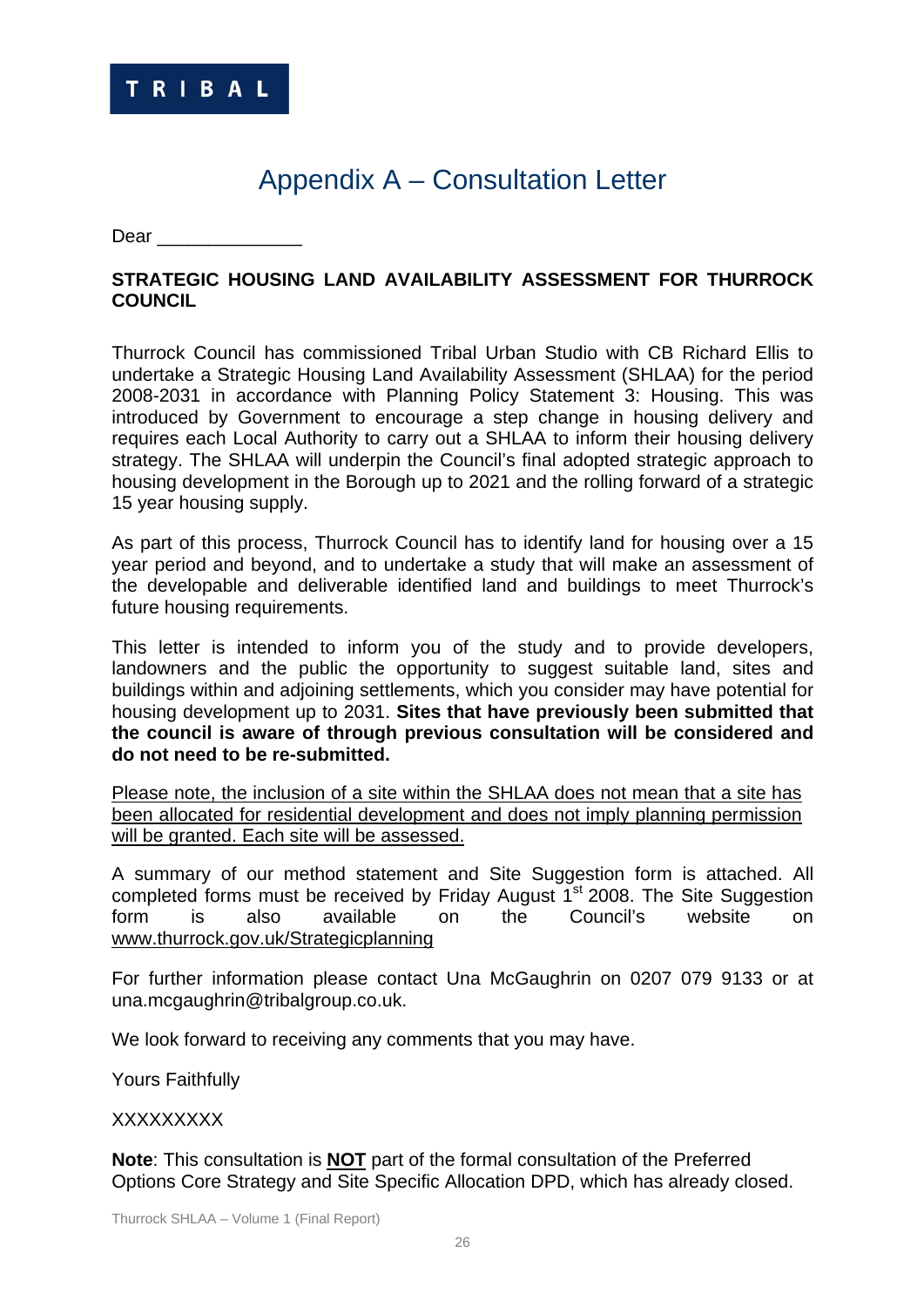

# **THURROCK SHLAA**

### **6.4.5.1** SITE SUBMISSION FORM

| <b>Your Name</b>                                                                                                        |          |  |            |            |                           |           |  |
|-------------------------------------------------------------------------------------------------------------------------|----------|--|------------|------------|---------------------------|-----------|--|
| <b>Company/Organisation Name</b>                                                                                        |          |  |            |            |                           |           |  |
| <b>Contact Address</b>                                                                                                  |          |  |            |            |                           |           |  |
|                                                                                                                         |          |  |            |            |                           |           |  |
| <b>Email Address</b>                                                                                                    |          |  |            |            |                           |           |  |
| <b>Contact Tel no:</b>                                                                                                  |          |  |            |            |                           |           |  |
| <b>Site</b><br>(include<br>site<br><b>Address</b><br>description)                                                       |          |  |            |            |                           |           |  |
| What is the current use of the<br>land?                                                                                 |          |  |            |            | <b>Site</b><br>(Hectares) | Area      |  |
|                                                                                                                         |          |  |            |            |                           |           |  |
| Suggested capacity of the site                                                                                          |          |  |            |            |                           |           |  |
| I have enclosed an OS base map clearly showing the site<br>boundary.                                                    |          |  |            | <b>YES</b> |                           | <b>NO</b> |  |
| (Please ensure the map provided complies with OS copyright, without a map the site may not be able<br>to be progressed) |          |  |            |            |                           |           |  |
| Are you the owner of the land?                                                                                          |          |  |            | <b>YES</b> |                           | <b>NO</b> |  |
| If NO, who is the registered<br>(please give<br>owner?<br>company<br>organisation or individuals name)                  |          |  |            |            |                           |           |  |
| When do you believe the site will<br>available for<br>development?<br>be                                                | $1-5yrs$ |  | $6-10$ yrs |            |                           | 11-15yrs  |  |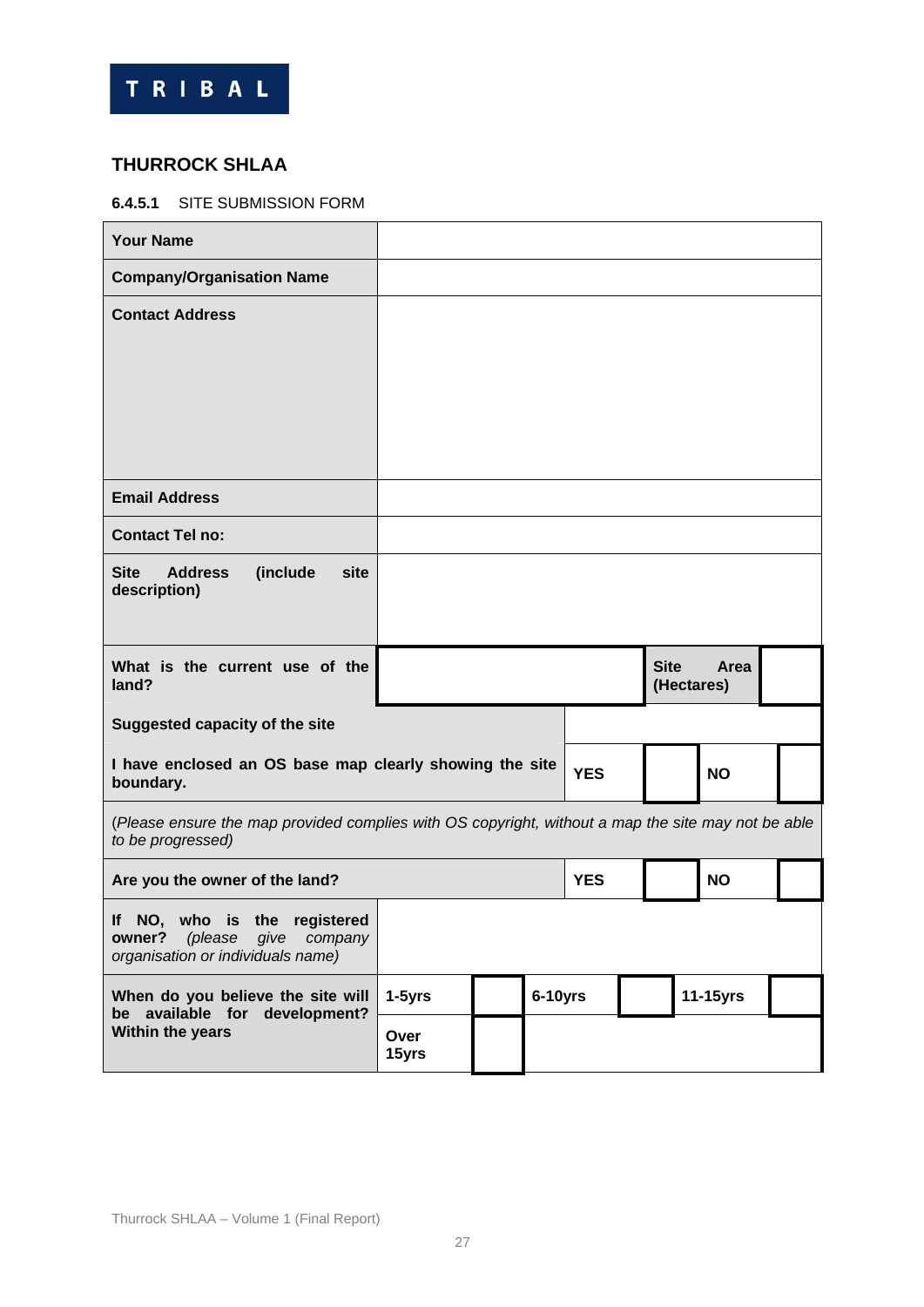

### **THURROCK SHLAA**

#### **SUMMARY METHOD STATEMENT**

Thurrock Council has recently published Preferred Options Consultation Documents for the Core Strategy and Sites Allocations DPDs. Given the extensive and detailed mapping, consultation and analysis undertaken to date by the Council on all known sites at three successive stages over the last two years, it is not necessary to undertake a full SHLAA. However, there are elements of a SHLAA, such as the assessment of 'alternative' sites and testing how 'deliverable' each site is, which are essential components, and will need to be carried out in full.

Therefore, the proposed method follows the key stages as set out in the Strategic Housing Land Availability Assessment practice guidance, taking account of the valuable work that has already been undertaken in assessing housing capacity in the Borough.

#### **Stage 1: Planning the assessment**

This stage is largely project management tasks including agreeing a project work programme and gathering the data necessary to start the assessment. This consultation stage is also an early part of the project, which comes under Stage 1.

#### **Stage 2: Determining which sources of sites will be included in the Assessment**

The assessment will include sites from the following sources:

- The Urban Capacity Study
- Preferred Options Consultation documents: Core Strategy and Policies for control of development; sites allocations and policies; technical site appendix
- Responses to the Preferred Options consultation process (Feb 2008)
- Sites coming forward through the planning application process
- Potential sites identified in informal discussions with developers
- Any additional sites identified during the course of the study, including from this consultation.

#### **Stage 3: Desktop review of existing information**

The purpose of this stage is to build on the database of sites and determine an agreed list of sites which are deemed appropriate to be carried forward for full assessment. This will include a review of sites included in the published Preferred Options Documents and a preliminary assessment of newly identified sites, including sites that have emerged through the Preferred Options consultation and SHLAA consultation.

#### **Stage 4: Determining which sites and areas will be surveyed**

The Council has an extensive database of sites, which has been assessed and consulted on. The Council are satisfied that no new survey work is needed, other than as part of the Stage 7 assessment to assess whether a site is deliverable / developable. The only circumstances where new sites will be assessed, is if a new site emerges through the Preferred Options consultation or the SHLAA consultation, which is judged to be an appropriate site to survey.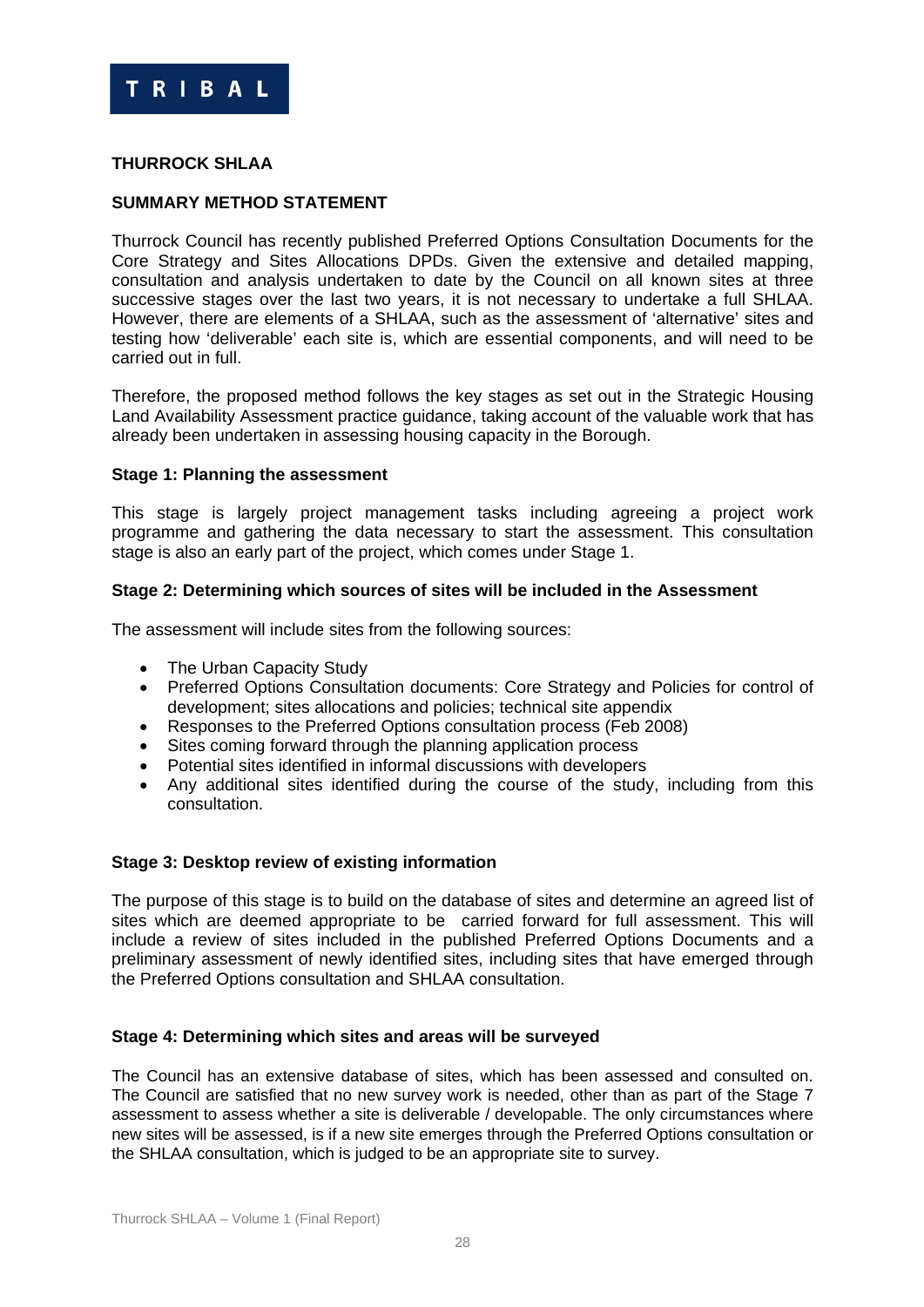

### **Stage 5: Carrying out Desktop Site Surveys**

Desktop surveys of new sites will be undertaken to identify the following characteristics:

- **Site size**
- Site boundaries
- Current use
- Surrounding land uses
- Character of surrounding area
- Physical constraints
- Development progress
- Initial assessment of suitability for housing / mixed use development

These desktop reviews will be supplemented by on-site surveys undertaken as part of Stage 7.

#### **Stage 6: Estimating the Housing Potential of each site**

This stage would involve a review of current capacity estimates for existing sites in the database and may involve reconciling different capacity estimates for the same sites, which have been formulated by different parties.

If necessary, case study design analysis will be carried out on new sites to test the capacity for housing.

#### **Stage 7: Assessing Suitability, Availability and Achievability**

For all sites, both current and new, an assessment will be made as to whether a site is 'suitable', 'available' and 'achievable' within a 15 year timeframe. These will be tested through site visits and desktop research:

Suitability criteria include:

- Policy restrictions
- Physical limitations
- Impacts on surroundings
- Environmental conditions

Availability of sites for housing will be tested through research and on-site inspections. Onerous agreements on parcels of land will be highlighted, where possible, as will unregistered land and multiple ownerships which will impact on land assembly and potential acquisition costs and relocation requirements.

Whether or not sites are 'achievable' will be assessed through an analysis of, among other things: the quality of housing in adjacent areas, neighbouring uses, open space, amenity provision, size of site, scope for new market creation and proximity to transport. Abnormal costs will also be identified, e.g. flood risk.

In addressing the factors set out above, barriers to delivery will be considered, and how these could be overcome.

#### **Stage 8: Review of the Assessment**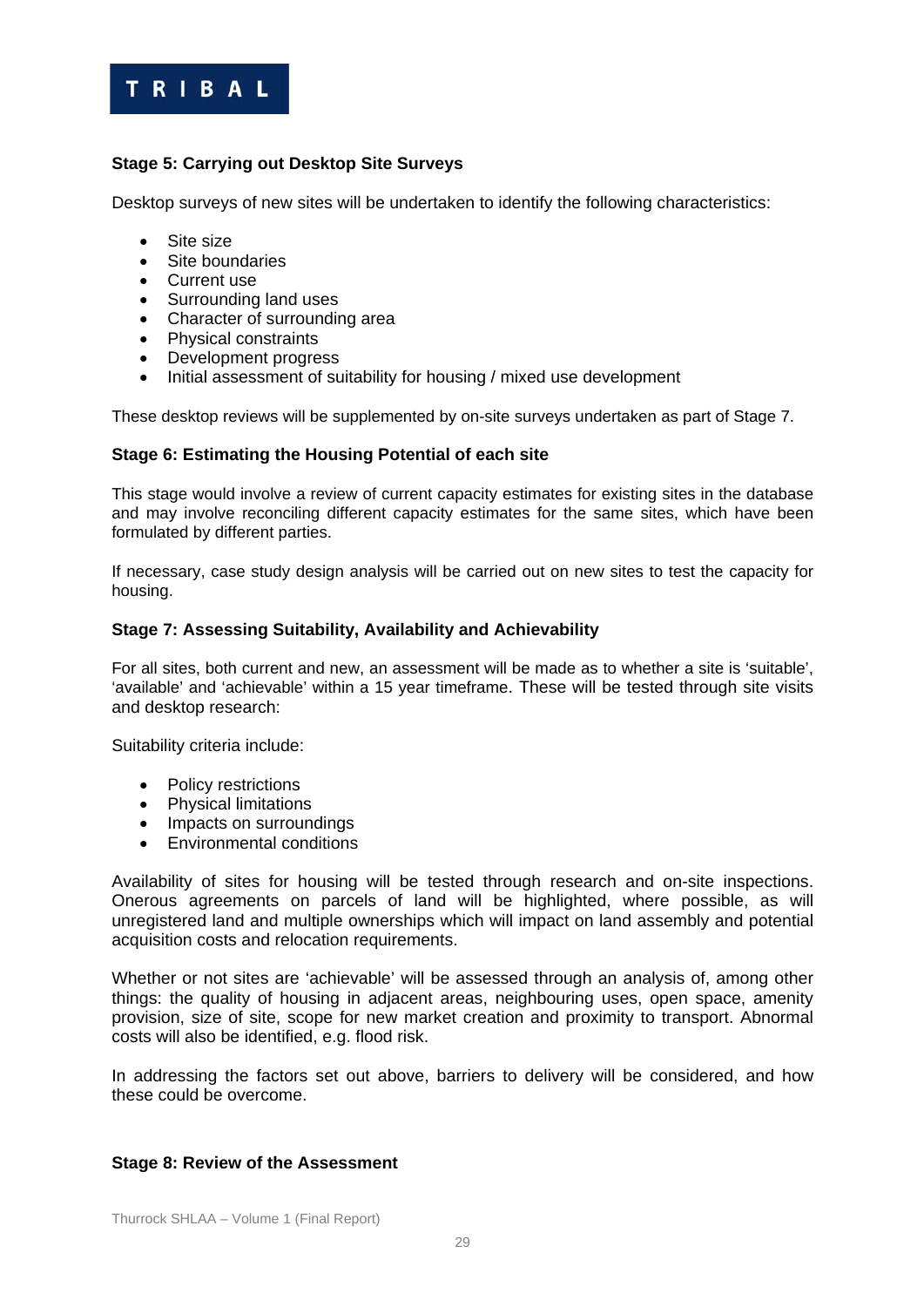

At this stage, a review of total housing capacity may be necessary, in light of alternative sites that my have come forward in the course of the study.

#### **Stage 9: Identifying and Assessing Broad Locations**

Identification and assessment of broad locations will be part of the earlier desktop review, to ensure the robustness of the sites in the study. Any broad locations that are identified will help to inform strategic housing allocations and development options up to 2031.

#### **Stage 10: Windfall allowance**

The Council are satisfied that housing targets for Thurrock can be met by the sites currently included in the database. This decision will be revisited at Stage 3 of the study but an inclusion of a windfall allowance is not expected to be necessary.